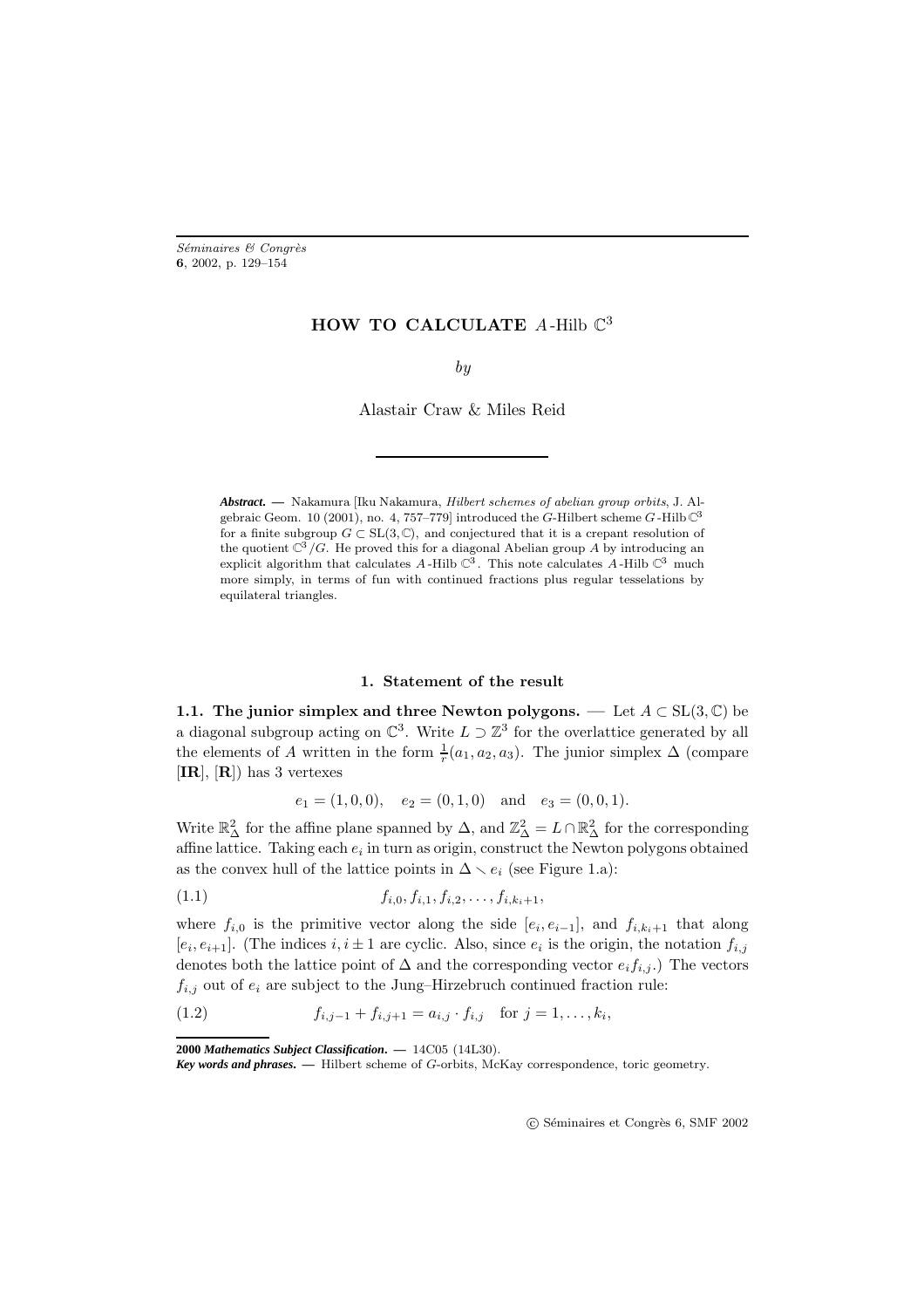where  $a_{i,j} \geqslant 2$ . Here  $r_i/\alpha_i = [a_{i,1}, \ldots, a_{i,k_i}]$  comes from expressing  $\mathbb{Z}_{\Delta}^2$  in terms of the cone at  $e_i$ , writing

$$
\mathbb{Z}_{\Delta}^2 = \mathbb{Z}^2(f_{i,0}, f_{i,k_i+1}) + \mathbb{Z} \cdot f_{i,1} = \mathbb{Z}^2 + \mathbb{Z} \cdot \frac{1}{r_i}(\alpha_i, 1),
$$

with  $\alpha_i < r$  and coprime to r. Write  $L_{ij}$  for the line out of  $e_i$  extending or equal to the initial segment  $[e_i, f_{ij}]$  (line is line segment throughout). The resulting fan at  $e_i$ corresponds to the Jung–Hirzebruch resolution of the surface singularity  $\mathbb{C}^2_{(x_i=0)}/A$ . The picture so far is the simplex  $\Delta$  with a number of lines  $L_{ij}$  growing out of each of the 3 vertexes (Figure 1.a).



FIGURE 1. (a) Three Newton polygons; (b) subdivision into regular triangles

**1.2. Regular triangles. —** Write  $\mathbb{Z}^2$  for the group of translations of the affine lattice  $\mathbb{Z}_{\Delta}^2$ . A *regular triple* is a set of three vectors  $v_1, v_2, v_3 \in \mathbb{Z}^2$ , any two of which form a basis of  $\mathbb{Z}^2$ , and such that  $\pm v_1 \pm v_2 \pm v_3 = 0$ . (The standard regular triple is  $\pm(1,0), \pm(0,1), \pm(1,1)$ ; it appears all over elementary toric geometry, for example, as the fan of  $\mathbb{P}^2$  or the blowup of  $\mathbb{A}^2$ .) We are only concerned with regular triples among the vectors  $f_{i,j}$  introduced in 1.1.

As usual, a *lattice triangle*  $T$  is a triangle  $T \subset \mathbb{R}^2_\Delta$  with vertexes in  $\mathbb{Z}^2_\Delta$ . We say that T is a regular triangle if each of its sides is a line  $L_{ij}$  extending some  $[e_i, f_{i,j}]$  and the 3 primitive vectors  $v_1, v_2, v_3 \in \mathbb{Z}^2$  pointing along its sides form a regular triple.

It is easy to see that a regular triangle  $T$  is affine equivalent to the triangle with vertexes  $(0, 0), (r, 0), (0, r)$  for some  $r \geq 1$ , called the side of T. Its regular tesselation is that shown in Figure 2.a: a regular triangle of side r subdivides into  $r^2$  basic triangles with sides parallel to  $v_1, v_2, v_3$ .

A regular triangle is the thing you get as the junior simplex for the group

$$
A = \mathbb{Z}/r \oplus \mathbb{Z}/r = \left\langle \frac{1}{r}(1, -1, 0), \frac{1}{r}(0, 1, -1), \frac{1}{r}(-1, 0, 1) \right\rangle \subset SL(3, \mathbb{C})
$$

(the maximal diagonal subgroup of exponent  $r$ ). The tesselation consists of basic triangles with vertexes in  $\Delta$ , so corresponds to a crepant resolution of the quotient singularity. It is known (see 3.2 below and  $[\mathbf{R}]$ , Example 2.2) that in this case A-Hilb  $\mathbb{C}^3$ is the toric variety associated with its regular tesselation.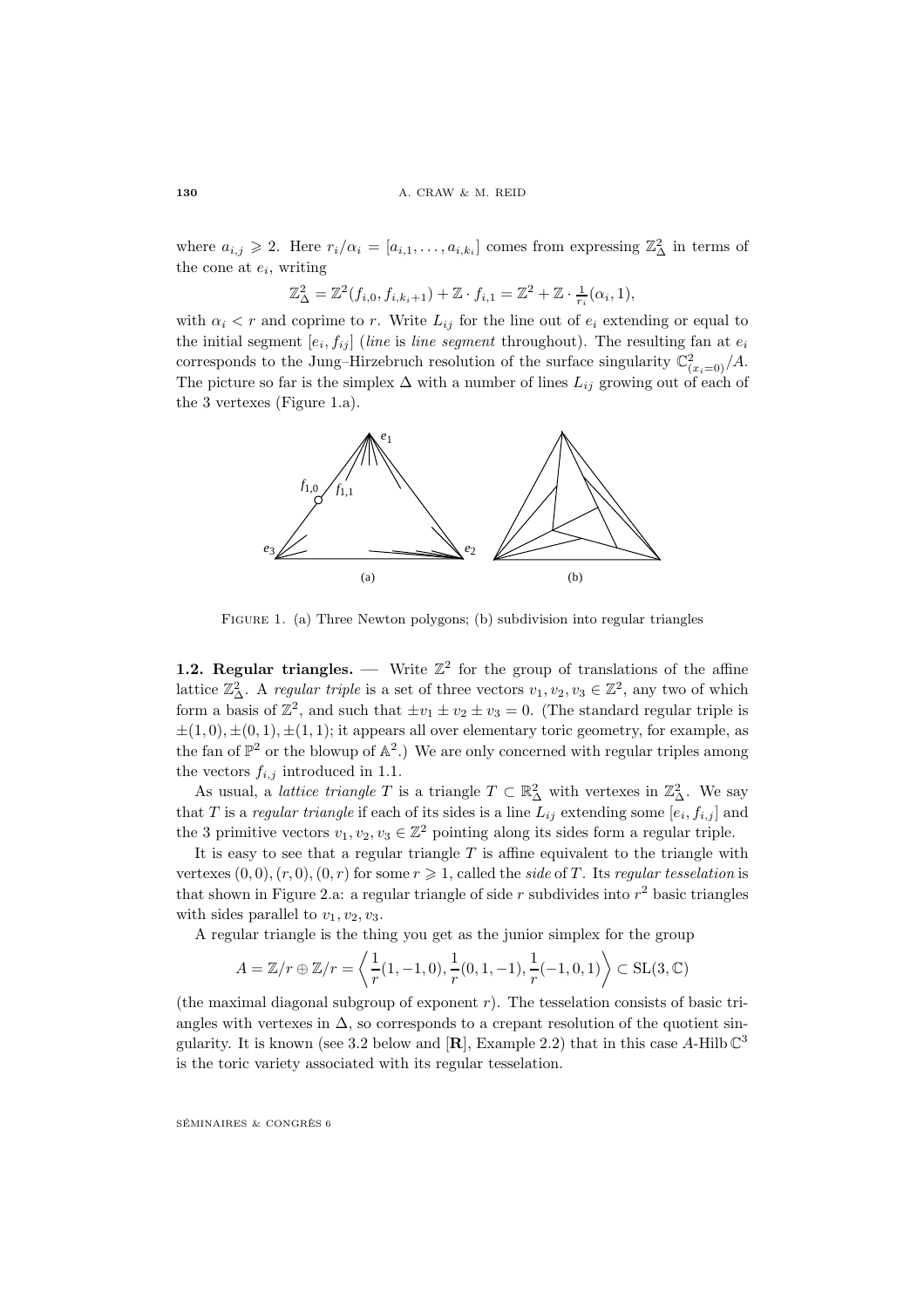

FIGURE 2. (a) A 5-regular triangle; (b) a  $(4, 12)$ -semiregular triangle (see 2.8.3)

## **1.3. The main result**

**Theorem 1.1**. — The regular triangles partition the junior simplex  $\Delta$ .

Section 2 gives an easy continued fraction procedure determining the partition; Figure 1.b illustrates the rough idea, and worked examples are given in 2.6 below<sup>(1)</sup> (see Figures 6–8).

**Theorem 1.2.** — Let  $\Sigma$  denote the toric fan determined by the regular tesselation (see 1.2) of all regular triangles in the junior simplex  $\Delta$ . The associated toric variety  $Y_{\Sigma}$ is Nakamura's A-Hilbert scheme A-Hilb  $\mathbb{C}^3$ .

*Corollary 1.3* **(Nakamura)**. — A-Hilb  $\mathbb{C}^3 \to \mathbb{C}^3/A$  is a crepant resolution.

**Corollary 1.4.** — Every compact exceptional surface in A-Hilb  $\mathbb{C}^3$  is either  $\mathbb{P}^2$ , a scroll  $\mathbb{F}_n$  or a scroll blown up in one or two points (including  $dP_6$ , the del Pezzo surface of degree 6).

**1.4. Thanks. —** This note is largely a reworking of original ideas of Iku Nakamura, and MR had access over several years to his work in progress and early drafts of the preprint [**N**]. MR learned the continued fraction tricks here from Jan Stevens (in a quite different context). We are grateful to the organisers of two summer schools at Levico in May 1999 and Lisboa in July 1999 which stimulated our discussion of this material, and to Victor Batyrev for the question that we partially answer in 2.8.4.

**1.5. Recent developments. —** Since this article first appeared on the e-print server in September 1999 there has been considerable progress in our understanding of the G-Hilbert scheme. The most significant development is the work of Bridgeland, King and Reid [**BKR**] establishing that  $G$ -Hilb  $\mathbb{C}^3 \to \mathbb{C}^3/G$  is a crepant resolution for a finite (not necessarily Abelian) subgroup  $G \subset SL(3,\mathbb{C})$ . In fact [**BKR**] settles many

<sup>(1)</sup>Homework sheets are on the lecturer's website www.maths.warwick.ac.uk/∼miles.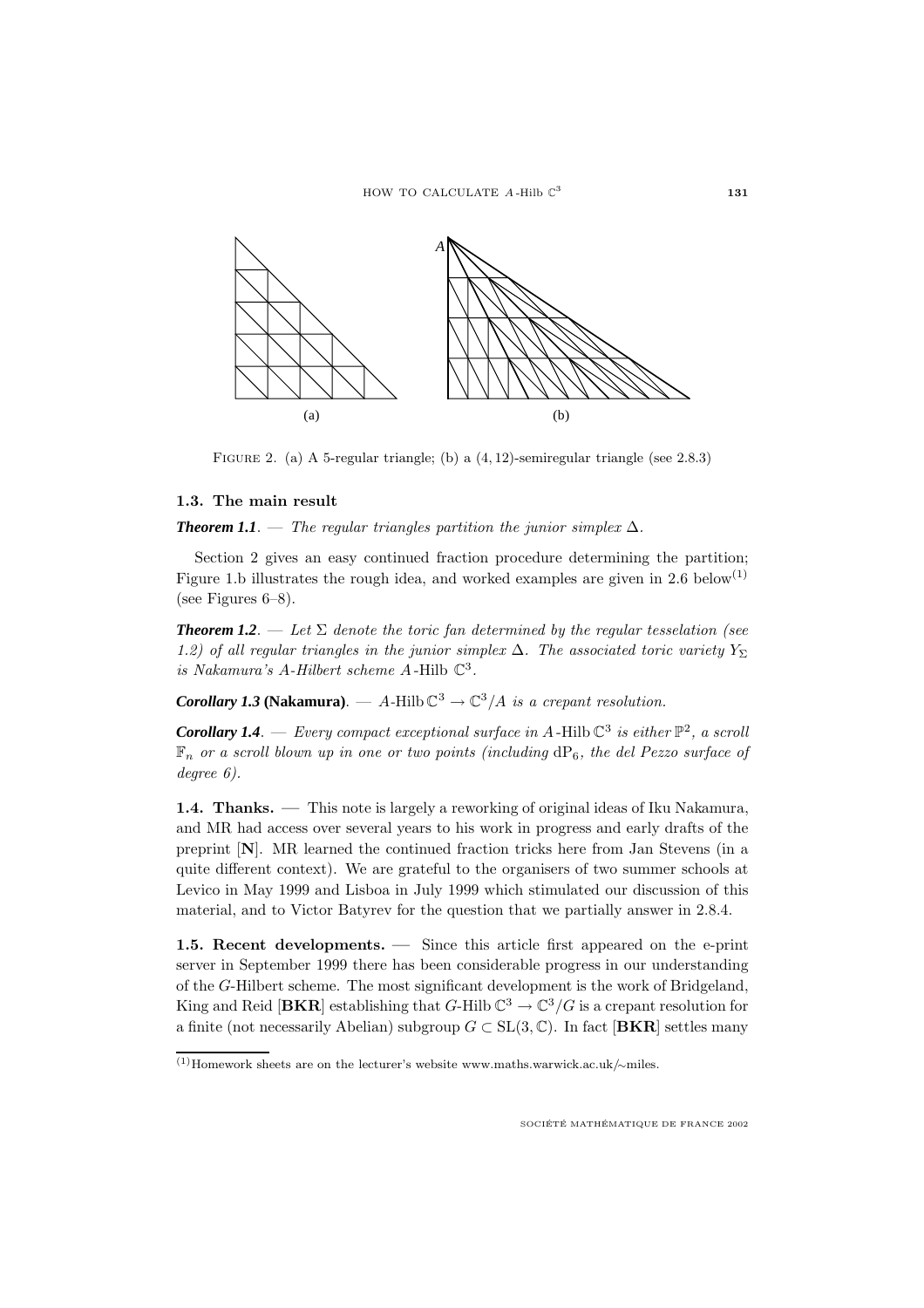of the outstanding issues concerning  $G$ -Hilb  $\mathbb{C}^3$ ; for instance, an isomorphism between the K theory of G-Hilb  $\mathbb{C}^3$  and the representation ring of G is established, and the "dynamic" versus "algebraic" definition of  $G$ -Hilb  $\mathbb{C}^3$  is settled (see the discussion in Section 4.1 below).

The explicit calculation of the fan  $\Sigma$  of A-Hilb  $\mathbb{C}^3$  introduced in the current article enabled AC to establish a geometric construction of the McKay correspondence. Indeed, a certain cookery with the Chern classes of the Gonzalez-Sprinberg and Verdier sheaves  $\mathcal{F}_{\rho}$  (see [**R**] for a discussion) leads to a Z-basis of the cohomology  $H^*(Y_{\Sigma}, \mathbb{Z})$ for which the bijection

{irreducible representations of 
$$
A
$$
}  $\longleftrightarrow$  basis of  $H^*(Y_{\Sigma}, \mathbb{Z})$ 

holds, with  $Y_{\Sigma} = A$ -Hilb  $\mathbb{C}^3$  (see [C1] for more details). Also, Rebecca Leng's forthcoming Warwick Ph.D. thesis [**L**] extends the explicit calculations in the current article to some non-Abelian subgroups of  $SL(3, \mathbb{C})$ .

Our understanding of the construction of  $G$ -Hilb  $\mathbb{C}^3$  as a variation of GIT quotient of  $\mathbb{C}^3/G$  has also improved. Work of King, Ishii and Craw (summarised in [**C2**], Chapter 5) opened the way to a toric treatment of moduli of representations of the McKay quiver (also called moduli of G-constellations to stress the link with G-clusters). Initial evidence suggests that these moduli are flops of G-Hilb  $\mathbb{C}^3$ : every flop of G-Hilb  $\mathbb{C}^3$  has been constructed in this way for the quotient of  $\mathbb{C}^3$  by the group  $G = \mathbb{Z}/2 \times \mathbb{Z}/2$  (see 1.2) and for the cyclic quotient singularities  $\frac{1}{6}(1, 2, 3)$  and  $\frac{1}{11}(1,2,8).$ 

### **2. Concatenating continued fractions**

**2.1. Propellor with three blades. —** The key to Theorem 1.1 is the observation that easy games with continued fractions provide all the regular triples  $v_1, v_2, v_3$  (see 1.2) among the vectors  $f_{i,j}$ . First translate the three Newton polygons at  $e_1, e_2, e_3$ to a common vertex, to get the propellor shape of Figure 3, in which three hexants



FIGURE 3. "Propellor" with three "blades"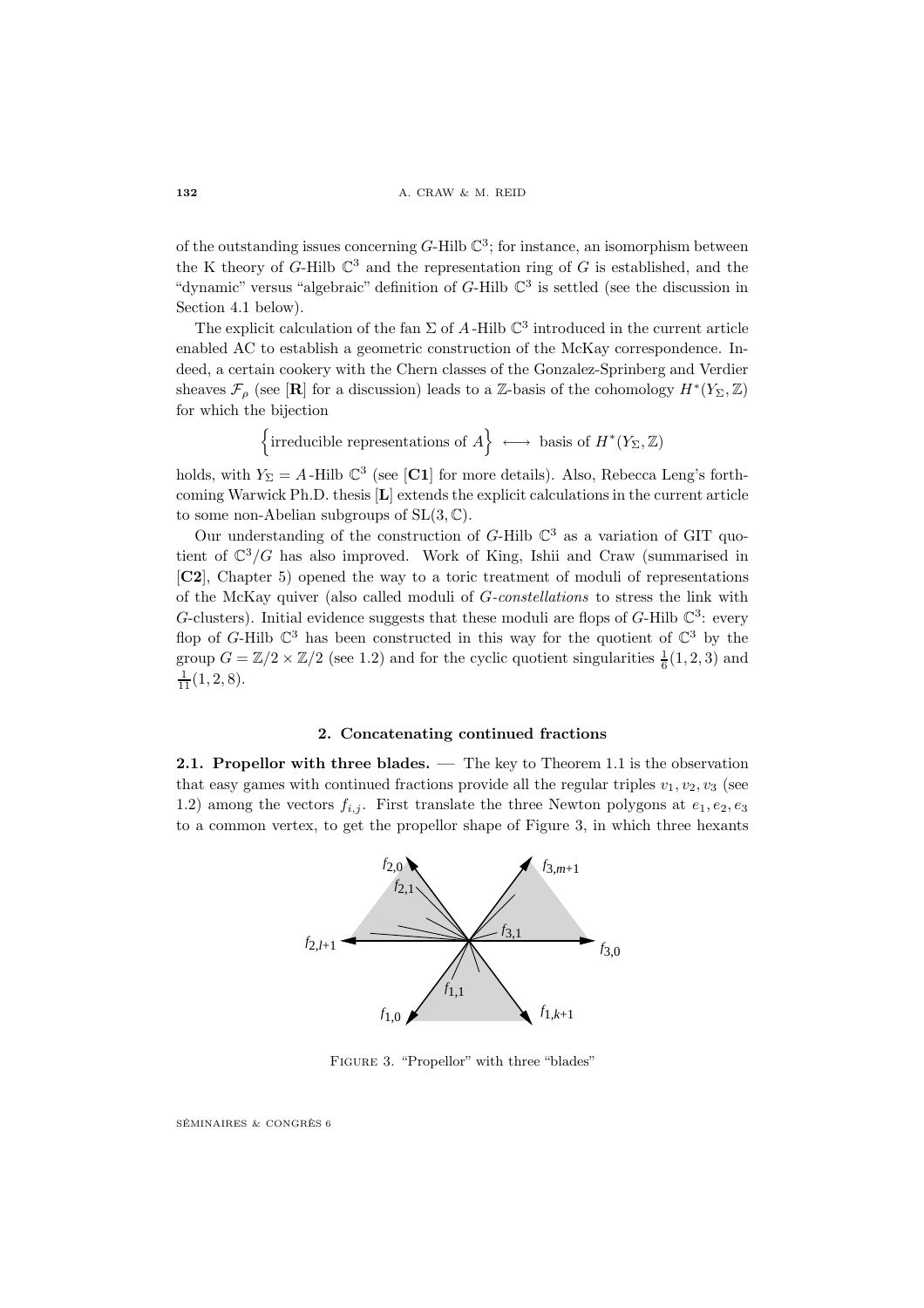

FIGURE 4. Complementary cones  $\langle e_1, e_2 \rangle$  and  $\langle e_2, -e_1 \rangle$ 

(the blades of the propellor) have convex basic subdivisions. The primitive vectors are read in cyclic order

$$
f_{1,0}, f_{1,1}, \ldots, f_{1,k}, f_{1,k+1} = -f_{2,0}, f_{2,1},
$$
 etc.

Inverting any blade (that is, multiplying it by  $-1$ ) makes the three hexants into a basic subdivision of a half-space. Taking plus or minus all three blades gives a basic subdivision of the plane invariant under  $-1$ .

**2.2. Two complementary cones. — This digression on well-known material** (see for example [**Rie**], §3, pp. 220–3) illustrates several points. Let L be a 2 dimensional lattice, and  $e_1, e_2 \in L$  primitive vectors spanning a cone in  $L_{\mathbb{R}}$ . Then  $\mathbb{Z}^2 = \mathbb{Z} \cdot e_1 + \mathbb{Z} \cdot e_2 \subset L$  is a sublattice with cyclic quotient  $L/\mathbb{Z}^2 = \mathbb{Z}/r$ ; assume for the moment that  $r > 1$ . The *reduced* generator is  $f_1 = \frac{1}{r}(\alpha, 1)$  with  $1 \leq \alpha < r$ and  $\alpha, r$  coprime, so that  $L = \mathbb{Z}^2 + \mathbb{Z} \cdot \frac{1}{r}(\alpha, 1)$ . The continued fraction expansion  $r/\alpha = [a_1,\ldots,a_k]$  with  $a_i \geq 2$  gives the convex basic subdivision  $\langle e_1, f_1 \rangle$ ,  $\langle f_i, f_{i+1} \rangle$ ,  $\langle f_k, e_2 \rangle$  in the first quadrant of Figure 4.a.

Repeat the same construction for the cone  $\langle e_2, -e_1 \rangle$ ; for this, write the extra generator  $\frac{1}{r}(\alpha, 1)$  as  $\frac{1}{r}(\alpha e_2, (r-1)(-e_1))$ . The reduced normal form is  $\frac{1}{r}(1, \beta)$  with  $\alpha\beta = (r-1) \mod r$ , or  $\beta = 1/(r-\alpha) \mod r$ . The corresponding continued fraction  $r/\beta = [b_1,\ldots,b_l]$  gives the basic subdivision  $e_2, g_1,\ldots,g_l,-e_1$  in the top left quadrant of Figure 4.a. (In the literature, this is usually given as  $r/(r - \alpha) = [b_1, \ldots, b_1]$ , but we want this cyclic order.)

Now the vectors  $e_1, f_1, \ldots, f_k, e_2, g_1, \ldots, g_l, -e_1$  form a basic subdivision of the upper half-space of L. The whole trick is the trivial observation that this cannot be convex (downwards) everywhere, so that at  $e_2$ ,

(2.1) 
$$
f_k + g_1 = ce_2 \quad \text{with } c \in \mathbb{Z} \text{ and } 0 \leqslant c \leqslant 1.
$$

For vectors  $f_k, g_1$  in the closed upper half-space,  $c = 0$  is only possible if  $f_k = e_1$ and  $g_1 = -e_1$ . Then  $r = 1$ ; this is the "trivial case" with empty continued fractions, at which induction stops. Otherwise,  $f_k + g_1 = e_2$ . In view of this relation, put a 1 against  $e_2$ , and concatenate the two continued fractions as

$$
[a_1, a_2, \ldots, a_k, 1, b_1, \ldots, b_l] \quad (= 0).
$$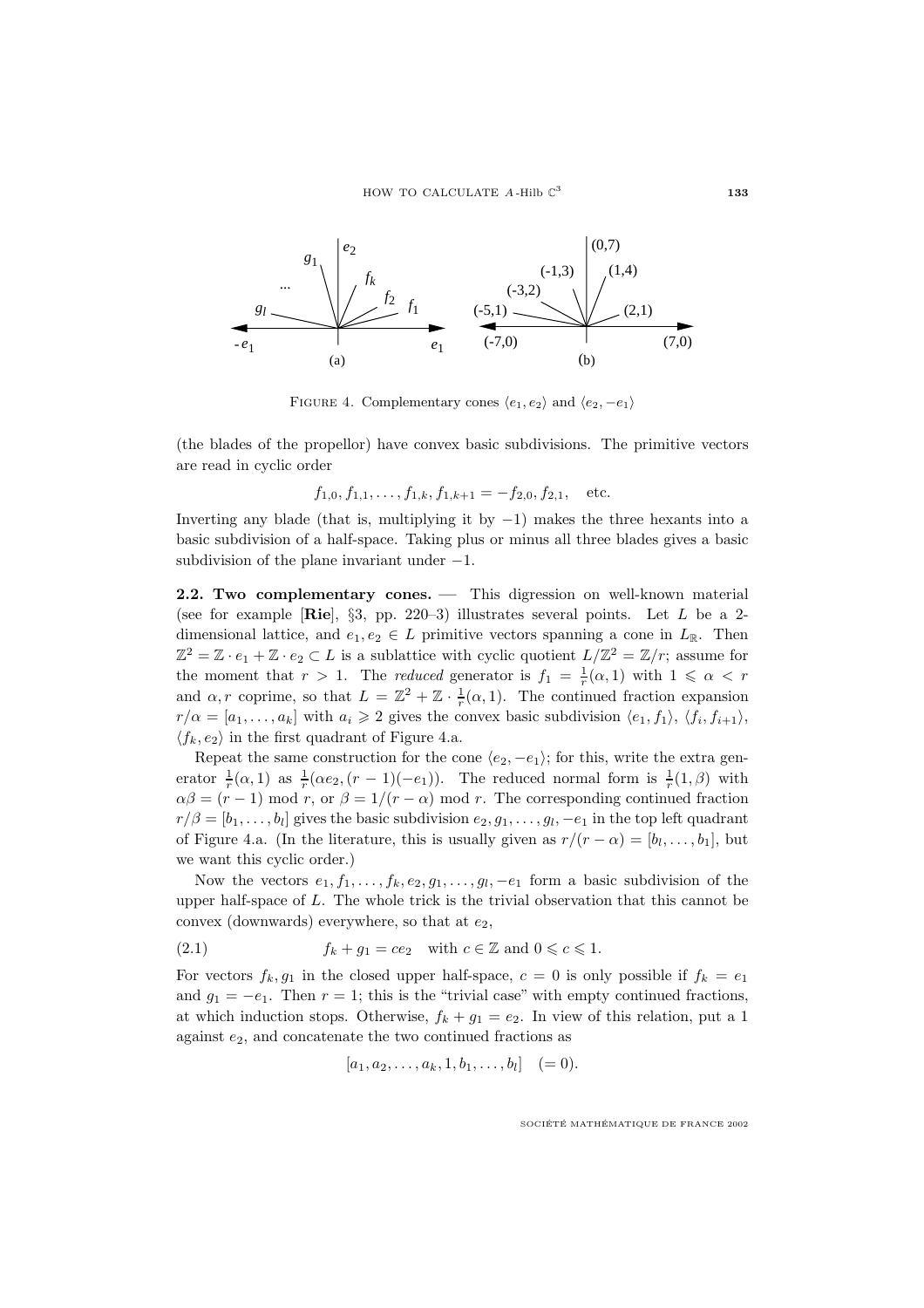Because of the relation  $e_2 = f_k + g_1$ , the cone  $\langle f_k, g_1 \rangle$  is also basic. Thus we can delete the vector  $e_2$  and still have a basic subdivision of the upper half-space of L. A trivial calculation shows that in this subdivision, the newly adjacent vectors  $f_{k-1}, f_k, g_1, g_2$ are related by

 $f_{k-1} + g_1 = (a_k - 1)f_k$  and  $f_k + g_2 = (b_1 - 1)g_1$ .

In other words, in the continued fraction we can replace

$$
a_k, 1, b_1
$$
 by  $a_k - 1, b_1 - 1$ .

(The calculation can be seen as the matrix identity

$$
\begin{pmatrix} 0 & 1 \ -1 & a \end{pmatrix} \begin{pmatrix} 0 & 1 \ -1 & 1 \end{pmatrix} \begin{pmatrix} 0 & 1 \ -1 & b \end{pmatrix} = \begin{pmatrix} 0 & 1 \ -1 & a-1 \end{pmatrix} \begin{pmatrix} 0 & 1 \ -1 & b-1 \end{pmatrix}.
$$

The combinatorics is the same as a chain of rational curves on a surface with selfintersection the negatives of  $a_1, a_2, \ldots, a_k, 1, b_1, \ldots, b_l$ ; deleting  $e_2$  corresponds to "contracting"  $a -1$ -curve.)

Now it must be the case that at least one of  $a_k - 1$ ,  $b_1 - 1$  is again 1. Else the chain of vectors  $e_1, f_1, \ldots, f_k, g_1, \ldots, g_l, -e_1$  is convex, which is absurd. If say  $a_k = 2$  then consider the new cone  $\langle e_1, f_k \rangle$ .

Figure 4.b shows the example  $\frac{1}{7}(1,2)$ , where we get

$$
(2.2) \qquad [4, \underline{2, 1, 3}, 2, 2] \rightarrow [\underline{4, 1, 2}, 2, 2] \rightarrow [\underline{3, 1, 2}, 2] \rightarrow [\underline{2, 1, 2}] \rightarrow [1, 1].
$$

The steps express  $(0, 7), (1, 4), (-1, 3), (-3, 2)$  as the sum of two neighbours. The end [1, 1] describes the relations

$$
(2, 1) = (7, 0) + (-5, 1)
$$
 and  $(-5, 1) = (2, 1) + (-7, 0)$ 

among the final four vectors (this counts as one regular triple because we identify  $\pm v$ ).

### **2.3. Remarks**

(1) In the trivial case  $r = 1$  we have  $c = 0$  in (2.1). There is always a 1 to contract. You always end up with  $[1, 1] = 0$ .

(2) The regular triples  $v_1, v_2, v_3$  among  $e_1, f_1, \ldots, e_2, g_1, \ldots, -e_1$  correspond oneto-one with the 1s that occur during the chain of contractions, as we saw in Figure 4.b.

(3) The order the vectors are contracted and the regular triples among them is determined in the course of an induction; but they might be tricky to decide a priori without running the algorithm.

(4) The continued fractions keep track of successive change of basis between adjacent basic cones. Following  $(e_1, f_1), (f_1, f_2)$ , etc. all the way around to  $(g_1, -e_1)$ , and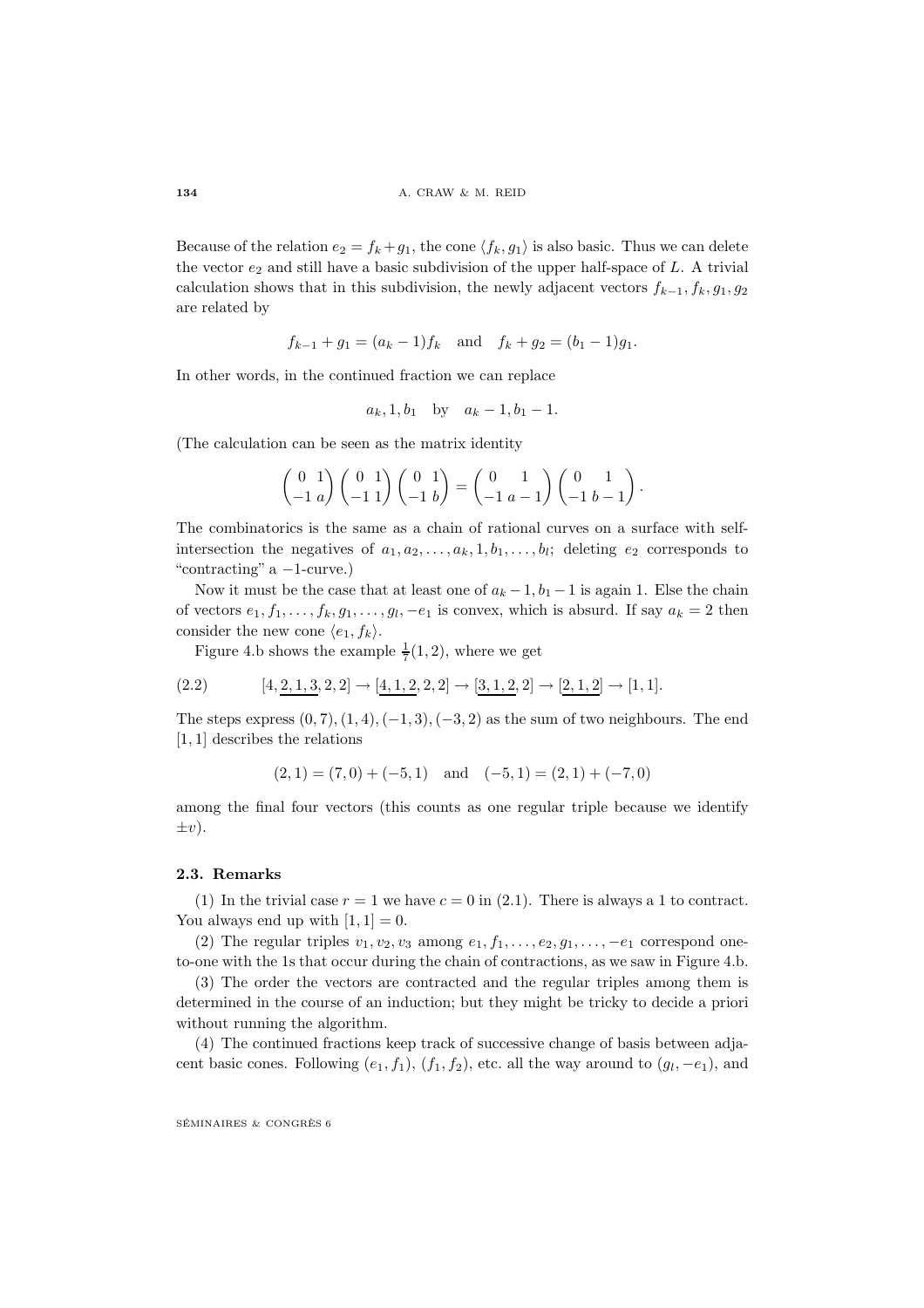on cyclically to  $(-e_1, -f_1)$  gives

$$
\begin{pmatrix} -1 & 0 \ 0 & -1 \end{pmatrix} = \begin{pmatrix} 0 & 1 \ -1 & a_1 \end{pmatrix} \cdots \begin{pmatrix} 0 & 1 \ -1 & a_k \end{pmatrix} \begin{pmatrix} 0 & 1 \ -1 & 1 \end{pmatrix} \times \times \begin{pmatrix} 0 & 1 \ -1 & b_1 \end{pmatrix} \cdots \begin{pmatrix} 0 & 1 \ -1 & b_l \end{pmatrix} \begin{pmatrix} 0 & 1 \ -1 & 1 \end{pmatrix}.
$$

In what follows, we consider continued fractions concatenated in this cyclic way. Then  $[1, 1, 1]$  stands for  $\begin{pmatrix} 0 & 1 \\ -1 & 1 \end{pmatrix}^3 = \begin{pmatrix} -1 & 0 \\ 0 & -1 \end{pmatrix}$ , which makes sense of the number  $[1, 1, 1] =$  $1-\frac{1}{0}=\infty.$ 

**2.4.** Long side. — To concatenate the three continued fractions arising from the propellor of Figure 3 as a cyclic continued fraction, we study the change of basis from the last basis  $f_{1,k}$ ,  $f_{1,k+1}$  of the  $e_1$  hexant to the first basis  $f_{2,0}$ ,  $f_{2,1}$  of the  $e_2$  hexant. Clearly  $f_{2,0} = -f_{1,k+1}$ , and we claim there is a relation

(2.3) 
$$
f_{2,1} - f_{1,k} = cf_{2,0} \text{ with } c \geq 1.
$$

Indeed,  $-f_{1,k}, f_{2,0}$  and  $f_{2,0}, f_{2,1}$  are two oriented bases (the usual argument).

We define the side  $e_i e_{i+1}$  of the simplex  $\Delta$  to be a long side if  $c \geq 2$ . See Figure 5. A long side  $e_1e_2$  is obviously not a primitive vector, so never occurs for "coprime"



FIGURE 5. A long side of  $\Delta$ :  $f_{2,1} - f_{1,k} = cf_{2,0}$  with  $c \ge 2$ 

groups. The presence of a long side is a significant dichotomy in the construction (see Remark 2.8.2).

**Lemma**. —  $\Delta$  has at most one long side.

If  $e_1e_2$  and  $e_1e_3$  (say) are both long sides, the basic subdivision of the upper halfspace obtained by inverting the bottom blade of the propellor in Figure 3 would be convex at each ray; this is a contradiction, as usual.  $\Box$ 

**2.5. Concatenating three continued fractions. —** Suppose that  $e_1e_3$  and  $e_2e_3$ are not long sides, and that  $e_1e_2$  has  $c \ge 1$  in (2.3). Consider the cyclic continued fraction:

 $[1, a_{1,1}, \ldots, a_{1,k_1}, \underline{c}, a_{2,1}, \ldots, a_{2,k_2}, 1, a_{3,1}, \ldots, a_{3,k_3}].$ 

As above, the meaning of this is the successive change of bases anticlockwise around the figure, from  $f_{1,0}, f_{1,1}$  to  $f_{1,1}, f_{1,2}$  to  $f_{1,k}, f_{1,k+1}$ , then inverting to  $-f_{1,k}, f_{1,k+1}$  $f_{2,0}$  etc., and on to  $-f_{1,0}, -f_{1,1}$ . For most purposes, we can afford to be sloppy, and not distinguish between  $\pm f_{ij}$ , especially in view of the definition of regular triple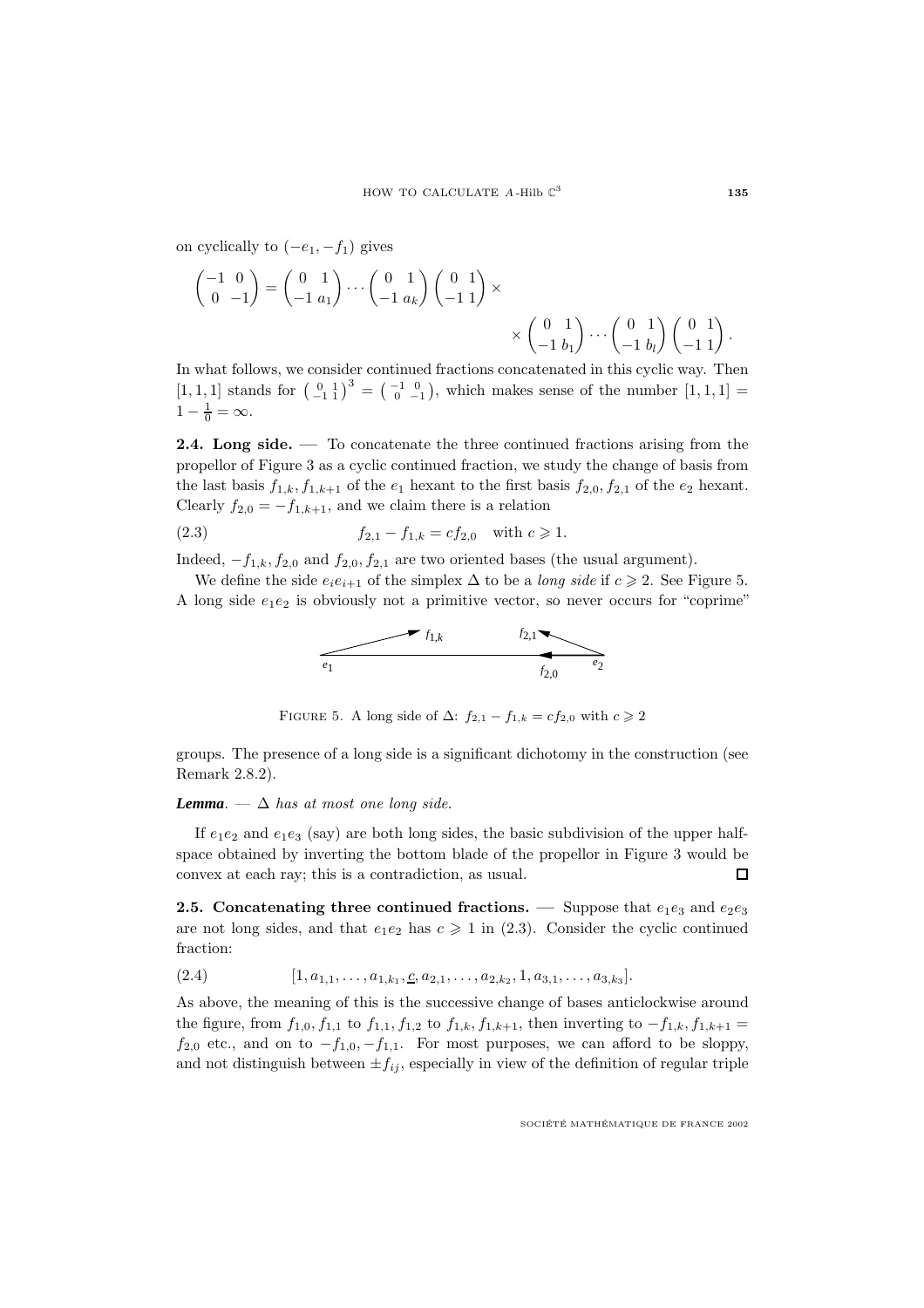in 1.2. The continued fraction (or any cyclic permutation of it) evaluates to  $\infty = 1 - \frac{1}{0}$ , as explained in Remark 2.3.4.

# **2.6. Examples**

An example with no long side:  $\frac{1}{11}(1, 2, 8)$ . — The three continued fractions (see Figure 6.a) are

$$
\begin{aligned}\n\text{Let } e_1: \quad & \frac{11}{4} = [3, 4] \\
\text{at } e_2: \quad & \frac{11}{7} = [2, 3, 2, 2] \\
\text{at } e_3: \quad & \frac{11}{2} = [6, 2].\n\end{aligned}\n\quad \text{(because } \frac{1}{11}(2, 8) = \frac{1}{11}(1, 4)),
$$

Since the group is coprime, there is no long side, and these concatenate to

$$
(2.5) \t[1,3,4,1,2,3,2,2,1,6,2] \t(=\infty).
$$

The contraction rule  $a, 1, b \rightarrow a-1, b-1$  is as in 2.2. After any number of contractions, a 1 means a regular triple  $v_1, v_2, v_3$  among the  $f_{i,j}$ .

Each 1 in (2.5) corresponds to one of the sides  $e_3e_1, e_1e_2$  and  $e_2e_3$ . A chain of contractions with only one 1 allowed to eat its neighbours corresponds to deleting regular triangles along that side (see Figure 6.a): contractions along different sides "commute", in the sense that they can be done independently of one another. Thus starting afresh from  $[1, 3, 4, 1, 2, 3, 2, 2, 1, 6, 2]$  each time (and numbering the steps as in Figure 6.a), we can do

|    | Step a | $f_{2,0}=f_{2,1}-f_{1,2}$ : | $\longrightarrow$ | [1, 3, 3, 1, 3, 2, 2, 1, 6, 2] |
|----|--------|-----------------------------|-------------------|--------------------------------|
|    | Step b | $f_{2,1}=f_{2,2}-f_{1,2}$ : | $\longrightarrow$ | [1, 3, 2, 2, 2, 2, 1, 6, 2]    |
| or | Step c | $f_{2,5}=f_{2,4}-f_{3,1}$ : | $\longrightarrow$ | [1, 3, 4, 1, 2, 3, 2, 1, 5, 2] |
|    | Step d | $f_{2,4}=f_{2,3}-f_{3,1}$ : | $\longrightarrow$ | [1, 3, 4, 1, 2, 3, 1, 4, 2]    |
|    | Step e | $f_{2,3}=f_{2,2}-f_{3,1}$ : | $\longrightarrow$ | [1, 3, 4, 1, 2, 2, 3, 2]       |
| or | Step f | $f_{1,0}=f_{1,1}-f_{3,2}$ : | $\longrightarrow$ | [2, 4, 1, 2, 3, 2, 2, 1, 6, 1] |
|    | Step g | $f_{3,2}=f_{3,1}-f_{1,1}$ : | $\longrightarrow$ | [1, 4, 1, 2, 3, 2, 2, 1, 5]    |
|    | Step h | $f_{1,1}=f_{1,2}-f_{3,1}$ : | $\longrightarrow$ | [3, 1, 2, 3, 2, 2, 1, 4]       |

Carrying out all of these in this order finally gives  $[1, 1, 1]$ , which corresponds to the regular triple  $f_{1,2} + f_{2,2} + f_{3,1} = 0$ . (There is no uniqueness here, but this is obviously a sensible choice; this end-point is a meeting of champions as in Remark 2.8.2.)

*Example of a long side:*  $\frac{1}{15}(1, 2, 12)$ . — Note that hcf(15, 12) = 3, and the primitive vector along  $e_1e_2$  is  $f_{1,3} = -f_{2,0} = (-5,5,0)$  (I omit denominators  $\frac{1}{15}$  throughout); see Figure 6.b. Since  $f_{1,2} = (-6,3,3), f_{2,1} = (4,-7,3)$  we see that  $f_{2,1} - f_{1,2} = 2f_{2,0}$ and  $e_1e_2$  is a long side with  $c = 2$ . In this case, because of the common factor, the cones at  $e_1$  and  $e_2$  are  $\frac{1}{15}(1,6) \sim \frac{1}{5}(1,2) = [3,2]$  and  $\frac{1}{5}(4,1) = [2,2,2,2]$ . At  $e_3$  we have  $\frac{1}{15}(2,1) = [8,2].$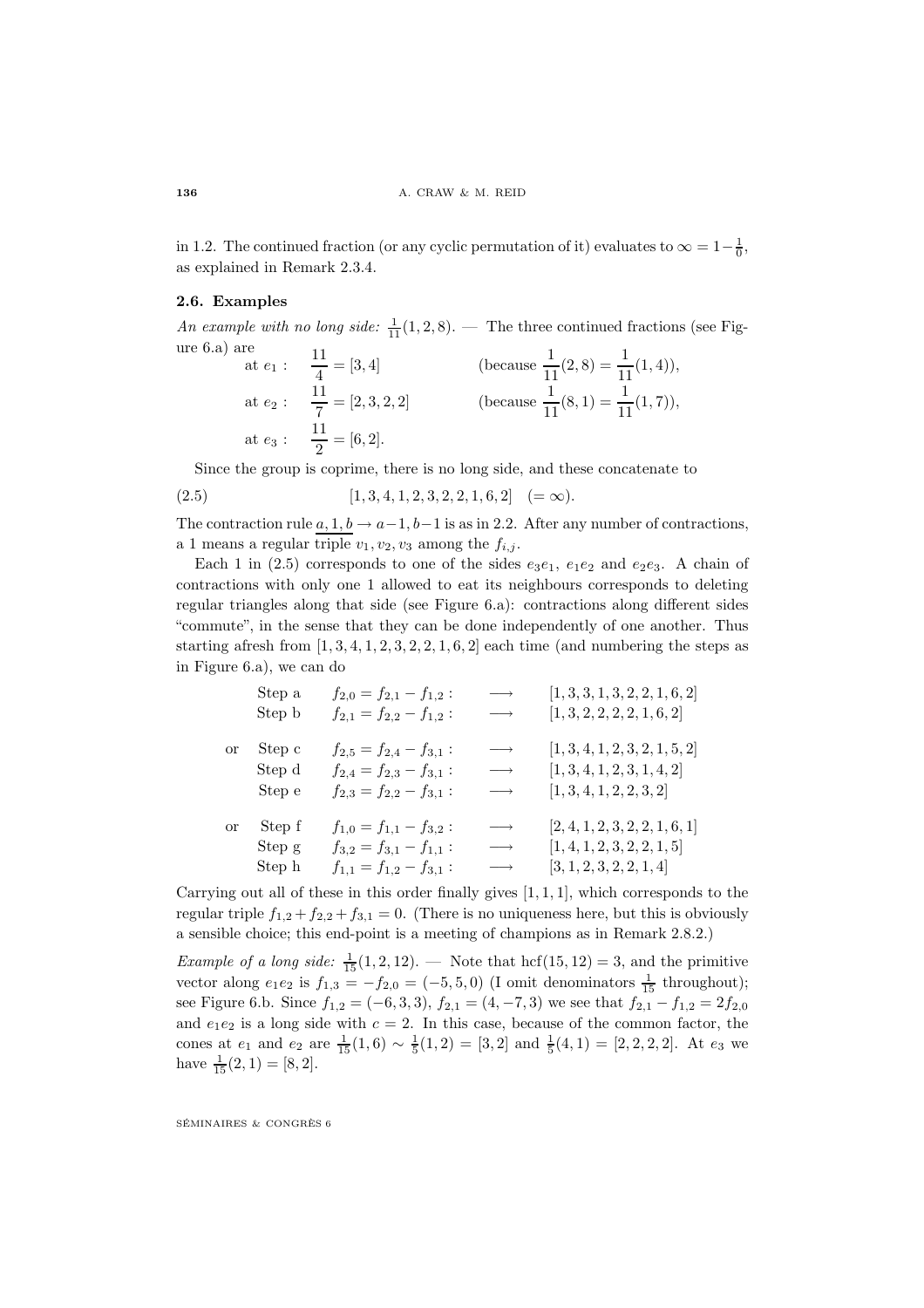

FIGURE 6. Deconstructing (a)  $\frac{1}{11}(1, 2, 8)$  and (b)  $\frac{1}{15}(1, 2, 12)$ : at each step, delete a regular triangle with side the condemned vector

Thus the concatenation (2.4) is

 $[1, 3, 2, \underline{2}, 2, 2, 2, 2, 1, 8, 2].$ 

A chain of 5 contractions centred around the second 1 corresponds to deleting the 5 basic triangles along the bottom Figure 6.b, and reduces the continued fraction to [1,3,2,1,3,2]. The last of these contractions cuts the long side down to ordinary size by deleting the bottom right triangle. Alternatively, starting from the first 1, the 4 steps

$$
[1,3,2,2,2,2,2,1,8,2] \rightarrow [2,2,2,2,2,2,2,1,8,1]
$$

$$
\rightarrow [1,2,2,2,2,2,2,1,7] \rightarrow [1,2,2,2,2,2,1,6] \rightarrow [1,2,2,2,2,2,1,5]
$$

deletes the top 4 regular triangles (two of them of side 2) in the order indicated in Figure 6.b, the last step also cutting the long side down to size. Doing all of these steps deletes all the triangles. Note that there are no regular triangles along the long side e1e2.

### **2.7. MMPs and regular triples**

*Lemma*. — For brevity, call a chain of contractions taking a cyclic continued fraction  $(2.4)$  down to  $[1, 1, 1]$  an MMP.

- (i) Every contraction of 1 in an MMP corresponds to a regular triple.
- (ii) For every regular triple, there is MMP ending at it.
- (iii) Every regular triple appears in every MMP.

*Proof.* — In this proof, view the  $\{f_{ij}\}\$ as defining a fan of basic cones invariant under  $-1$ ; we completely ignore the given "propellor", and identify  $\pm v$ .

A 1 corresponds to a relation  $v_2 = v_1 + v_3$ , which is (i). (ii) is clear: if  $v_2 = v_1 + v_3$  is a regular triple, then  $v_1, v_2, v_3$  and their minuses subdivide  $\mathbb{R}^2$  into 6 basic cones. The chain of vectors  $f_{ij}$  within any cone is a nonminimal basic subdivision, so contracts down.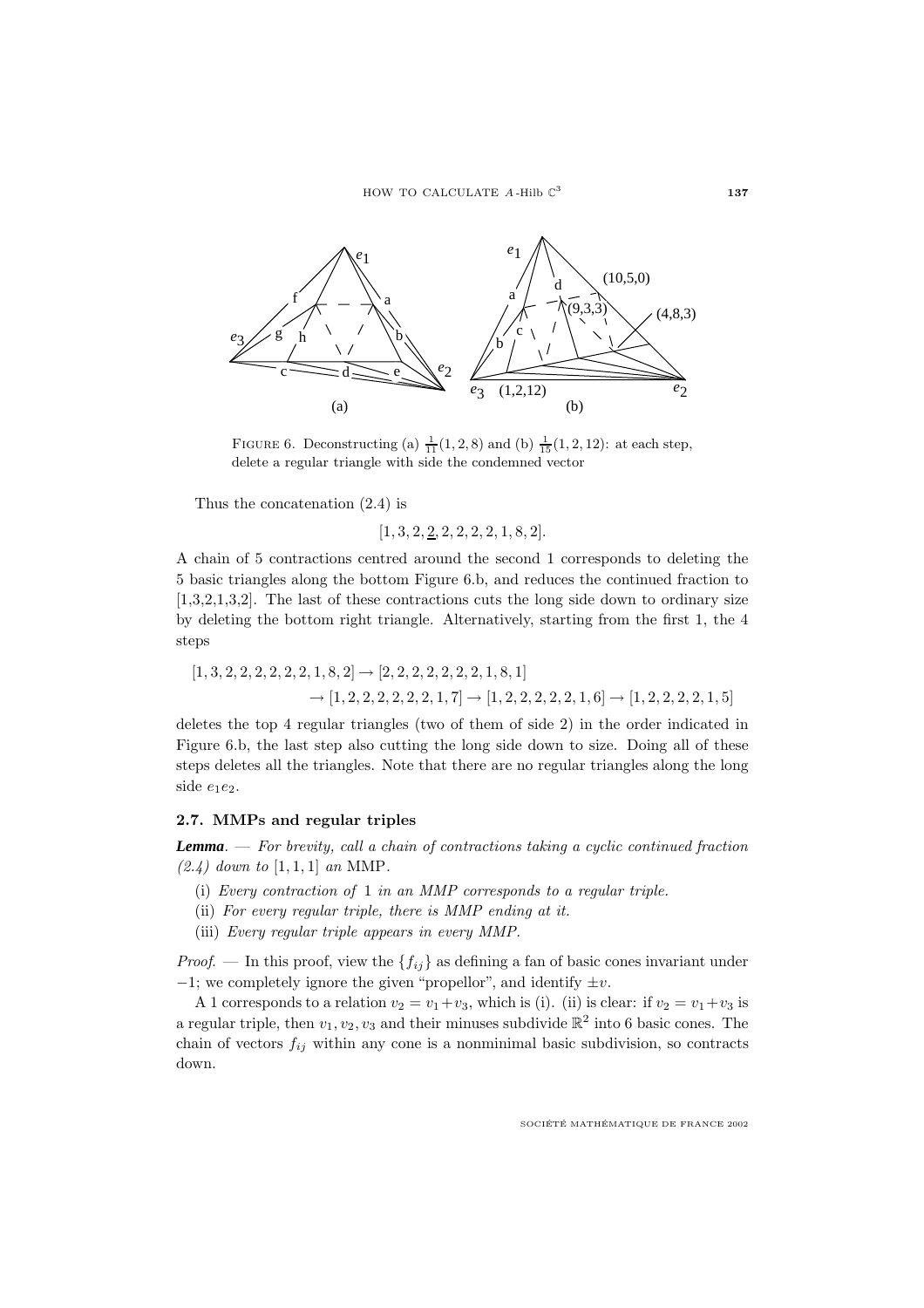We prove (iii): given a regular triple  $v_1, v_2, v_3$  and a choice of MMP, suppose that the first step affecting any of the  $v_i$  contracts  $v_3$ , and choose signs so that  $v_3 = v_1 + v_2$ . Then  $v_1, v_2$  span a basic convex cone, and the original vectors  $f_{ij}$ (including  $v_3$ ) form a basic subdivision. After contracting some of these, the step under consideration contracts  $v_3$ , and thus writes it as the sum of two adjacent integral vectors, which must be in the cones  $\langle v_1, v_3 \rangle$  and  $\langle v_2, v_3 \rangle$ . Since we're asking for a solution to  $(1, 1) = (a, b) + (c, d)$  with integers  $a > b \geqslant 0$  and  $d > c \geqslant 0$ , it's clear that the only possible such expression is  $v_3 = v_1 + v_2$ .  $\Box$ 

Alternative proof of (iii).  $-$  Count the number of regular triples and the number of contractions in an MMP. It's clear from the MMP algorithm that each vector  $v_i$ appears in precisely  $c_i$  regular triples, where  $c_i$  is the strength of  $v_i$ . It follows that the disjoint union of all regular triangles has  $\sum c_i$  edges, so there are  $\frac{1}{3}\sum c_i$  distinct regular triples. On the other hand, in a given MMP each contraction reduces the total strength (i.e., the sum of the numbers in the continued fraction) by three so there are  $\frac{1}{3} \sum c_i$  contractions. The result follows from the observation that a regular triple cannot correspond to more than one contraction in a given MMP.  $\Box$ 

The lemma says that  $\Delta$  has a unique subdivision into regular triangles, and any MMP computes it. This completes the proof of Theorem 1.1.  $\Box$ 

**2.8. Remarks. —** Before proceeding to G-Hilb and the proof of Theorem 1.2, there's still a lot of fun to be derived from regular triples and the subdivision of Theorem 1.1.

2.8.1. It's a knock-out! — The MMP in cyclic continued fractions has an entertaining interpretation as a contest between the lines  $L_{i,j}$  which emanate from the 3 vertices  $e_i$ . The fan  $\Sigma$  of A-Hilb  $\mathbb{C}^3$  can be calculated using a simple 3-step procedure:

(1) Draw lines  $L_{ij}$  emanating from the corners of  $\Delta$  (as illustrated in Figure 1.a). Record the strength  $a_{ij}$  determined by the Jung–Hirzebruch continued fraction rule  $(1.1)$  on each line.

(2) Extend the lines  $L_{ij}$  until they are 'defeated' by lines  $L_{kl}$  from  $e_k$   $(i \neq k)$ according to the following rule: when two or more lines meet at a point, the line with greater strength extends but its strength decreases by 1 for every rival it defeats. Lines which meet with equal strength all die. As a consequence, strength 2 lines always die.

(3) Step 2 produces the partition of  $\Delta$  into regular triangles of Theorem 1.1. The regular tesselation of the regular triangles gives  $\Sigma$ .

Example  $\frac{1}{11}(1,2,8)$  revisited.  $\cdots$  Consider the cyclic quotient singularity of type  $\frac{1}{11}(1, 2, 8)$ . The three continued fractions are

 $\frac{11}{4} = [3, 4]$  at  $e_1$ ;  $\frac{11}{7} = [2, 3, 2, 2]$  at  $e_2$ ;  $\frac{11}{2} = [6, 2]$  at  $e_3$ .

Figure 7(a) illustrates the result of Step 1 of the procedure. The solid lines in Figure 7(b) show the result of Step 2. For example, the line from  $e_1$  with strength 3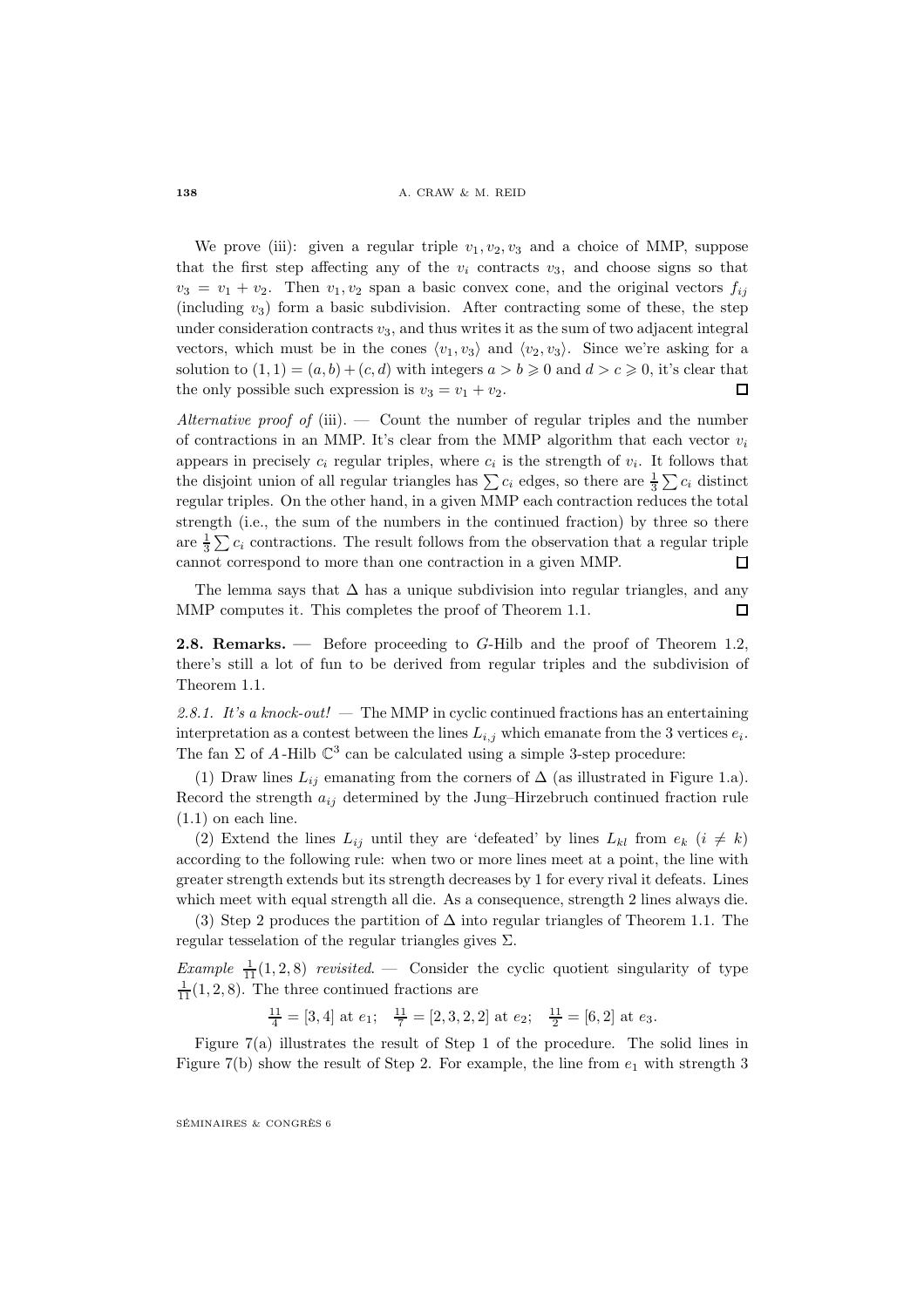

Figure 7. (a) Step 1; (b) Step 2 (solid lines) and Step 3 (dotted lines)

intersects the line from  $e_3$  with strength 2; the procedure says that the line from  $e_1$ extends with strength 2 while the line from  $e_3$  terminates. The resulting partition of  $\Delta$  contains only one regular triangle of side  $r > 1$ . To perform Step 3 simply add the dotted lines to Figure 7(b).

Another long sided example:  $\frac{1}{30}(25, 2, 3)$ . — Consider the cyclic quotient singularity of type  $\frac{1}{30}(25, 2, 3)$ . Note that hcf(30, 25) = 5 and, because of the common factor, the three continued fractions are  $\frac{1}{30}(2,3) \sim \frac{1}{5}(1,1) = [5]$  at  $e_1$ ,  $\frac{1}{30}(25,2) \sim \frac{1}{2}(1,1) = [2]$ at  $e_2$  and  $\frac{1}{30}(25, 2) \sim \frac{1}{3}(2, 1) = [2, 2]$  at  $e_3$ . The solid lines in Figure 8, each marked with the appropriate strength, show the partition of the junior simplex of  $\frac{1}{30}(25, 2, 3)$ into regular triangles of side two and three. The dotted lines tesselate the regular triangles.

To have some fun, make some extra photocopies of p. 153 to distribute to the class. This is a special homework sheet doing the example  $\frac{1}{101}(1, 7, 93)$ . All the ideas of the paper can be worked out in detail on it (solutions not provided).

2.8.2. Meeting of champions.  $\overline{a}$  A regular triple is in one of two possible orientations:

Type 1: two consecutive vectors in the same closed blade of the propellor, for example,  $f_{1,2} = f_{1,1} + f_{3,1}$  of Figure 3; or

Type 2: an interior vector in each blade, for example  $f_{1,2} + f_{2,2} + f_{3,1} = 0$ .

If there is a long side  $e_1e_2$ , it is subdivided by a line from  $e_3$ , and Type 2 cannot occur. We claim that if there is no long side, there is a unique regular triple of Type 2, giving either 3 concurrent vectors or a cocked hat as in Figure 9; both cases occur (see Figure 6.a and [**R**], Figure 10). These three are the champions of the knock-out competition, that meet after eliminating all their less successful rivals.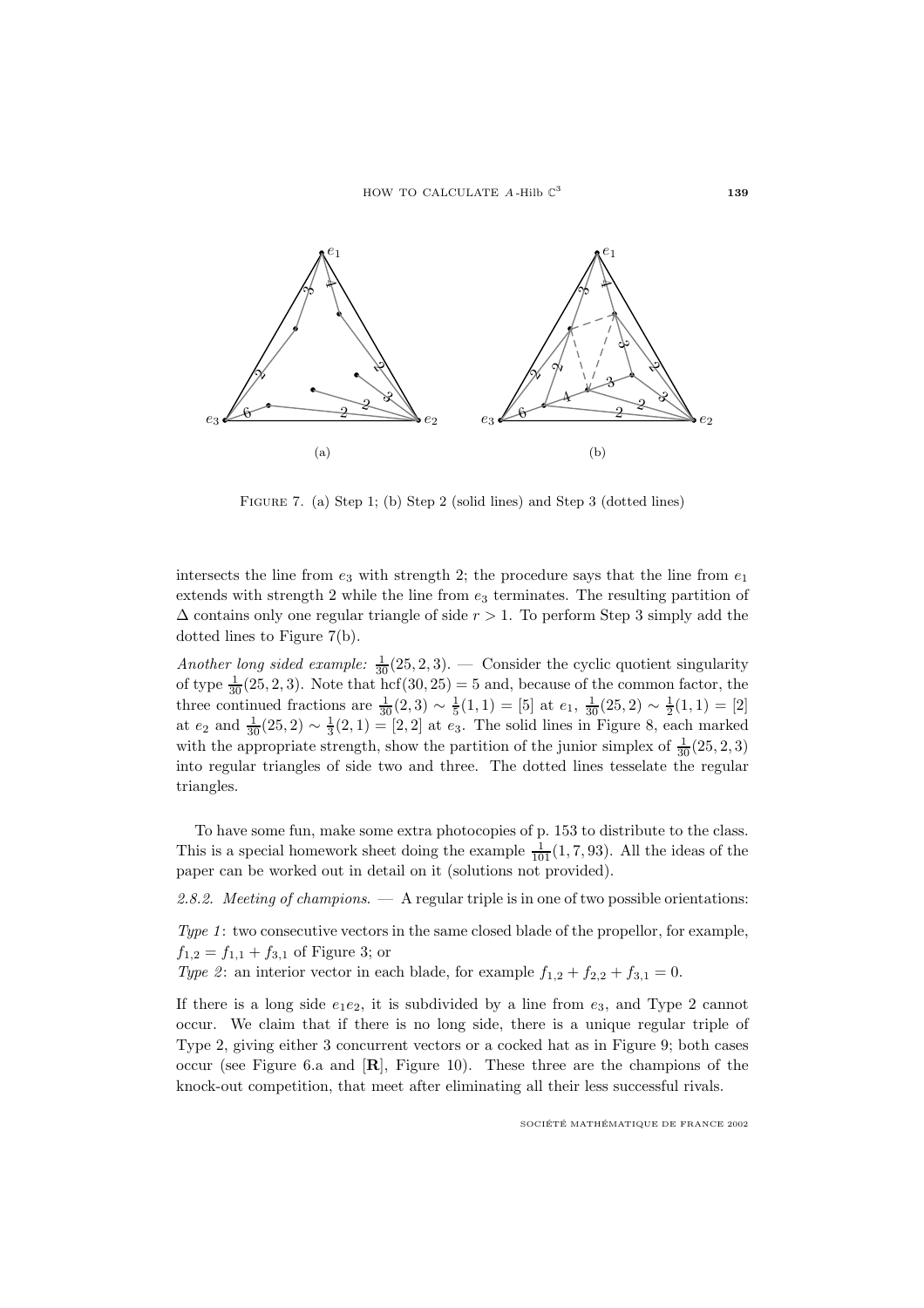

FIGURE 8. "It's a knock-out!" for the example  $\frac{1}{30}(25, 2, 3)$ 



Figure 9. Meeting of champions

*Proof of claim.* — Uniqueness is almost obvious from the topology: if it exists, a meeting of champions divides  $\Delta$  into 4 regions (one possibly empty), and any other line is confined to one region (it is knocked out by any champion it meets).

For the existence, the idea is that it is natural to deconstruct  $\Delta$  by eating in from one side, as we did in the examples of 2.6. The cyclic continued fraction (2.4) has three 1s, so that each side of  $\Delta$  takes part in one regular triangle. Choose one side (say  $e_1e_3$ ) and, preserving the other two, eat as many regular triangles as we can along  $e_1e_3$  (that is, with sides through  $e_1$  or  $e_3$ , as in Figure 10.a). Every regular triple of Type 1 is associated with a well defined side of  $\Delta$ , and is eaten in this way starting from that side. The union of regular triangles along each side forms its catchment  $area<sup>(2)</sup>$ .

<sup>&</sup>lt;sup>(2)</sup>For example, in Figure 8 the three regular triangles of side 2 form the catchment area of  $e_1e_3$  and the two regular triangles of side 3 form the catchment area of  $e_1e_2$ . The division into catchment areas determines a 'coarse subdivision' of ∆; see Craw [**C1**], §7.1.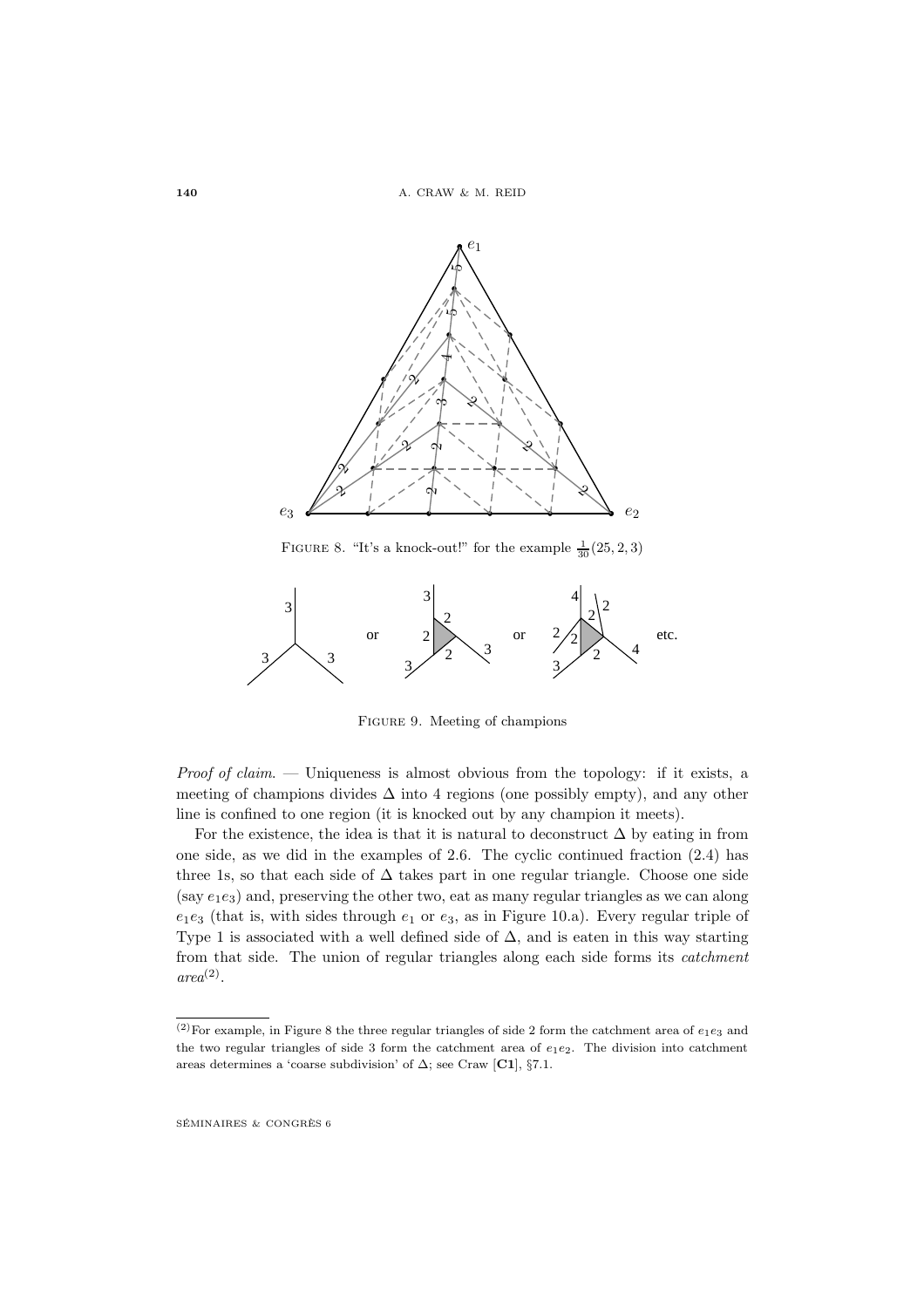We now view a MMP as successively deleting dividing lines of the subdivision of Figure 3. Eating triangles in the catchment area of side  $e_1e_3$  only deletes lines in the two hexants in the top right of Figure 3, between  $f_{2,0}$  and  $f_{3,0}$ . Deleting a line joins two old cones to make a new cone, which is always basic; we conclude that the two vectors  $v, v'$  bounding the catchment area of  $e_1e_3$  form a basis. After this, by assumption, no remaining line in these two hexants is marked with 1, so that the cone  $\langle f_{2,0}, f_{3,0} \rangle$  now has its standard Newton polygon subdivision.

If we now complete an MMP anyhow from this position, the same two vectors  $v, v'$ must occur in some regular triple. By what we have said, the remaining vector must be in the interior of the third hexant. This proves that a regular triple of Type 2 exists.  $\Box$ 

2.8.3. Semiregular triangles. — The following definition is not logically part of Theorems 1.1–1.2, but it helps to understand complicated examples: a triangle  $T = \Delta ABC$ (with preferred vertex A) is  $(r, cr)$ -semiregular if it is equivalent to the triangle with vertexes  $(r, 0), (0, 0), (0, cr)$ . Its semiregular tesselation is that shown in Figure 2.b. View a  $(r, cr)$ -semiregular triangle as made up of c adjacent r-regular triangles with vertex at  $A$ ; its semiregular triangulation is obtained by taking regular triangulations of each of these. (Note that we work with the affine group of  $\mathbb{Z}^2$ , so that each regular triangulation is a perspective view of a tesselation by equilateral triangles.) If  $v_1, v_2, v_3$  are the primitive vectors along the sides of T (in cyclic order, with  $v_1$  the preferred side opposite A), the diagnostic test for semiregularity is that  $v_1, v_2$  base  $\mathbb{Z}_{\Delta}$ and  $cv_1 + v_2 + v_3 = 0$ . A semiregular triangle relates in the same way as in 1.2 above to the group  $\mathbb{Z}/r \oplus \mathbb{Z}/cr = \langle \frac{1}{r}(1,-1,0), \frac{1}{cr}(0,1,-1) \rangle$ . The cyclic continued fraction of a  $(r, cr)$ -semiregular triangle is  $[1, 2, 2, ..., 2, 1, c]$  with a chain of  $c - 1$  repeated 2s.

The point of the definition is that it allows you to ignore a string of 2s in continued fractions. If you calculate a series of examples such as  $\frac{1}{101}(1, k, 100 - k)$  for  $k =$ 2, 3, 4, 5, 6 you'll see that almost all the area of  $\Delta$  is taken up by semiregular triangles, so this definition is a convenient way of summarising the information.

In this kind of toric geometry, the following objects correspond: (1) a string of 2s in a continued fraction; (2) the continued fraction of  $\frac{r}{r-1}$  and the matrix  $\binom{r-1}{r}$ ; (3) a row of collinear points in L; (4) a chain of  $-2$ -curves; (5) an  $A_k$  singularity on the relative canonical model of a surface.

2.8.4. Description of  $\Sigma$ . — It is not hard to read from the construction of the basic fan  $\Sigma$  that every (internal) vertex has valency 3, 4, 5 or 6, and every (compact) surface of the resolution is  $\mathbb{P}^2$ , a scroll  $\mathbb{F}_n$ , or a once or twice blown-up scroll including  $dP_6$ (the del Pezzo surface of degree 6, the regular hexagons of [**R**]). This provides the foundation for an explicit construction of the McKay correspondence for  $A$ -Hilb  $\mathbb{C}^3$ (see  $\left[\text{C1}\right]$ ). The dP<sub>6</sub> correspond to internal lattice points in the tesselations of the regular triangles; there are  $\binom{r_i-1}{2}$  of them in each regular triangle of side  $r_i$ . Looking at what happens in examples, including quite complicated ones (see the Activity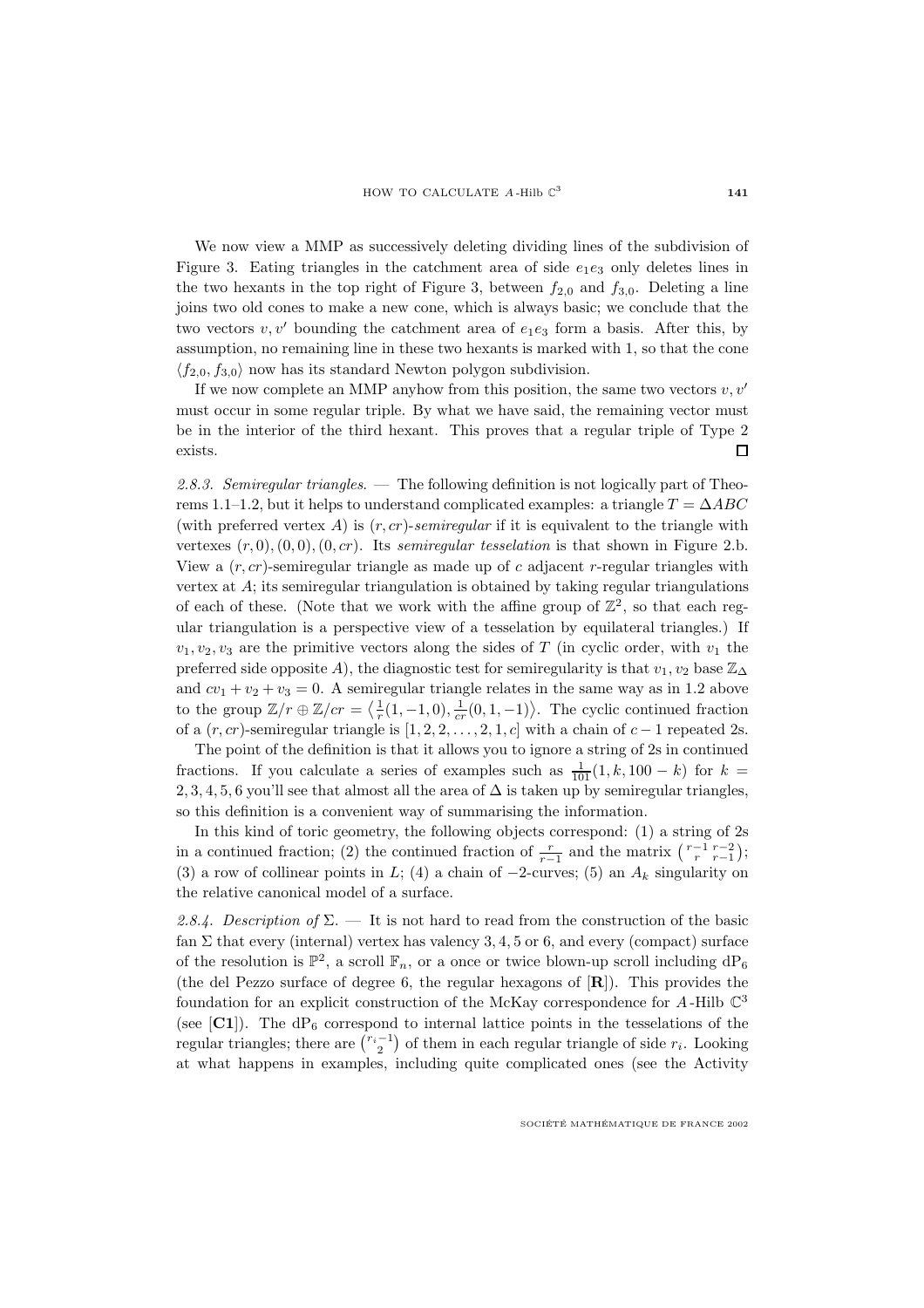Pack on p. 153), seems to indicate other restrictions on  $\Sigma$ : for example, a twice blown up scroll usually has a twice blown up fibre with 3 components of selfintersection  $-2, -1, -2$ ; scrolls  $\mathbb{F}_a$  or blown up scrolls only glue into other  $\mathbb{F}_{a'}$  with  $|a - a'| \leq 2$ . This question deserves a more systematic study.

2.8.5. Inflation and further regular subdivision. — Note that inflating  $\Delta$  to n $\Delta$ (or equivalently, replacing  $\mathbb{Z}_{\Delta}^2$  by  $\frac{1}{n}\mathbb{Z}_{\Delta}^2$ ), which corresponds to extending A to  $n^2 A = \{g \in \text{diag} \cap \text{SL}(3, \mathbb{C}) \mid ng \in A\},\$  leaves the continued fractions at the corners unchanged, so the same picture still gives a subdivision into regular triangles, with a finer meshed regular tesselation.

### **3. Regular triangles versus invariant ratios of monomials**

**3.1. Regular triples and invariant ratios. —** The regular triples  $v_1, v_2, v_3$  of Section 2 live in  $L$ . Passing to the dual lattice  $M$  of invariant monomials is a clever exercise in elementary coordinate geometry in an affine lattice that plays a key role in the proof of Theorem 1.2.

The overlattice L is based by  $e_i, v_1, v_2$  for any  $i = 1, 2$  or 3 and any regular triple  $v_1, v_2, v_3$  (or more generally by any point of  $\mathbb{Z}^2_\Delta$ , together with any basis  $v_1, v_2$  of the translation lattice  $\mathbb{Z}^2$  of  $\mathbb{Z}^2_\Delta$ ). In contrast,  $e_1, e_2, e_3$  base  $\mathbb{Z}^3 \subset L$ , and  $x, y, z$ base the dual lattice  $\mathbb{Z}^3$  of monomials on  $\mathbb{C}^3$ . The invariant monomials form the sublattice  $M \subset \mathbb{Z}^3$  on which L is integral, so that  $M = \text{Hom}(L, \mathbb{Z})$ . Write R for one of the regular triangles of Figure 10. Each side of  $R$  defines a sublattice (say)  ${e_3, v_1}^{\perp} \cap M \cong \mathbb{Z}$ . The ratio  $x^d : y^b$  in Figure 10, or the monomial  $\xi = x^d/y^b$ , is the basis of  $\{e_3, v_1\}^{\perp} \cap M$  on which the triangle is positive, say  $v_2(\xi) > 0$ . (Explicit calculations are carried out for  $\frac{1}{11}(1, 2, 8)$  on p. 144.)



Figure 10. Regular triples versus monomials: (a) corner triangle; (b) meeting of champions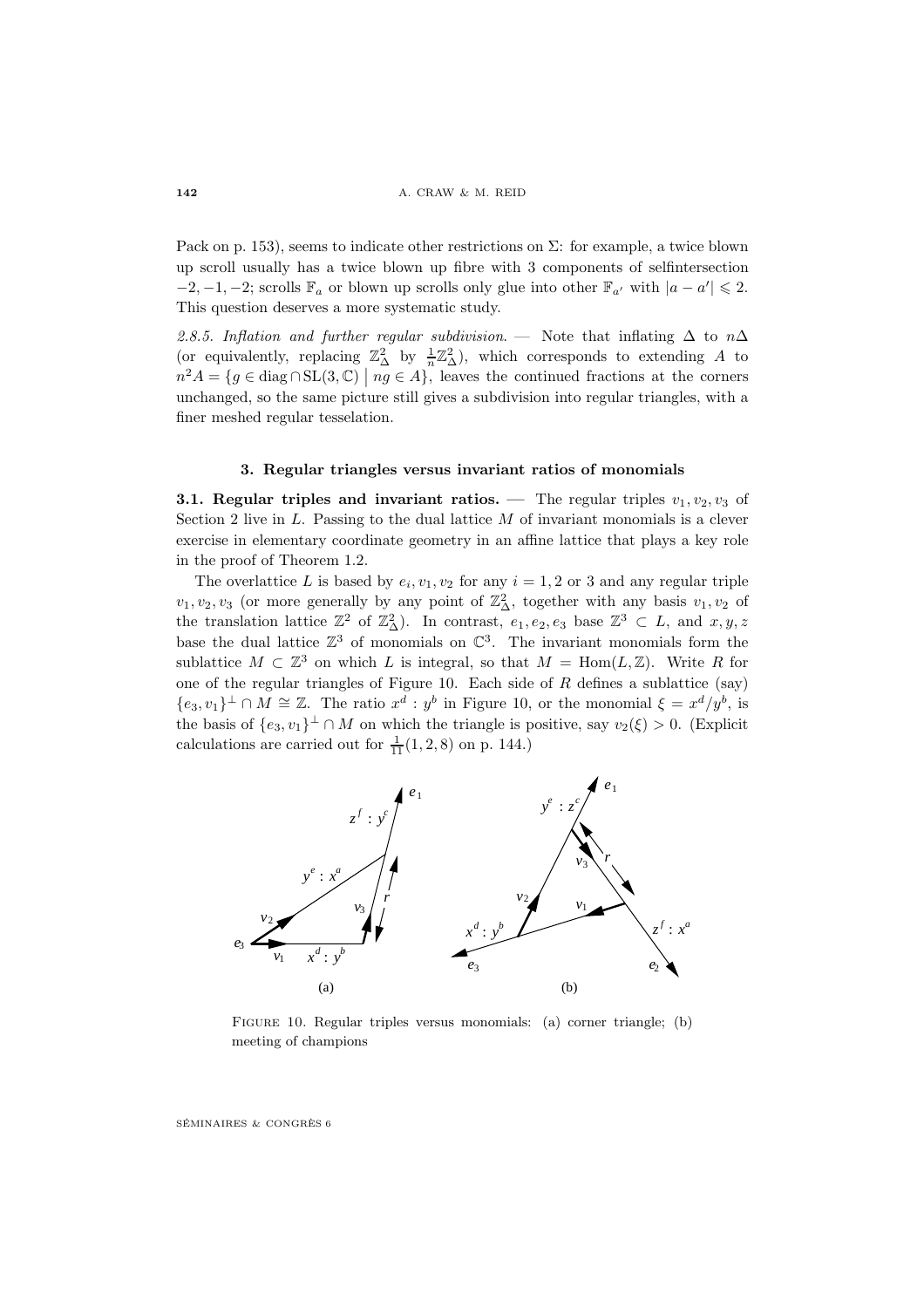**Proposition 3.1**. — Every regular triangle of side  $r$  gives rise to the invariant ratios of Figure 10 (we permute  $x, y, z$  if necessary). Moreover,

(3.1) 
$$
d - a = e - b - c = f = r \text{ in Case a,}
$$

(3.2) 
$$
d - a = e - b = f - c = r \text{ in Case b.}
$$

Note: b, d (etc.) are not necessarily coprime; but  $x^d/y^b$  is primitive in M, that is, not a power of an invariant monomial.

**Proposition 3.2**. — Let l be any lattice line of  $\mathbb{Z}_{\Delta}^2$ , and  $\boldsymbol{m} \in M$  an invariant monomial that bases its orthogonal  $l^{\perp} \cap M$  (as explained at the start of Section 3.1). Then the lattice lines of  $\mathbb{Z}_{\Delta}^2$  parallel to l are orthogonal to  $m(xyz)^i$  for  $i \in \mathbb{Z}$ .

It follows that the regular tesselations of the regular triangles of Figure 10 are cut out by the ratios

- (3.3)  $x^{d-i} : y^{b+i}z^i, y^{e-j} : z^j x^{a+j}, z^{f-k} : x^k y^{c+k} \text{ in Case a,}$
- (3.4)  $x^{d-i} : y^{b+i}z^i, y^{e-j} : z^{c+j}x^j, z^{f-k} : x^{a+k}y^k \text{ in Case } b,$

for  $i, j, k = 0, \ldots, r - 1$ .

*Proof of Propositions 3.1 and 3.2.* — For the equalities  $(3.1)$  in Case a, note that Figure 10.a gives  $v_1, v_2, v_3$  up to proportionality:

(3.5) 
$$
v_1 \sim (b, d, -(b+d)),
$$

$$
v_2 \sim (e, a, -(a+e)),
$$

$$
v_3 \sim (c+f, -f, -c).
$$

We claim that the constants of proportionality are all equal, and equal to

$$
\frac{1}{de - ab} = \frac{1}{ac + af + ef} = \frac{1}{bf + cd + df}.
$$

(The denominators are the  $2 \times 2$  minors in the array of  $(3.5)$ .) For this, write

$$
\xi = \frac{x^d}{y^b}, \quad \eta = \frac{y^e}{x^a}, \quad \zeta = \frac{z^f}{y^c}.
$$

These 3 monomials are *not* a basis of M (unless  $r = 1$ , when our regular triangle is basic). But any two of them are part of a basis. Indeed, let  $e$  be any vertex of  $R$  and  $\pm v_i, \pm v_j$  primitive vectors along its two sides; then  $\{e, \pm v_i, \pm v_j\}$  is a basis of L, and the two monomials along the sides are part of the dual basis of  $M$ . Now there are lots of dual bases around, and the claim follows at once from

$$
v_1(\eta) = v_2(\xi) = v_3(\xi) = 1
$$
,  $v_1(\zeta) = v_2(\zeta) = v_3(\eta) = -1$ .

(The signs can be read from Figure 10.)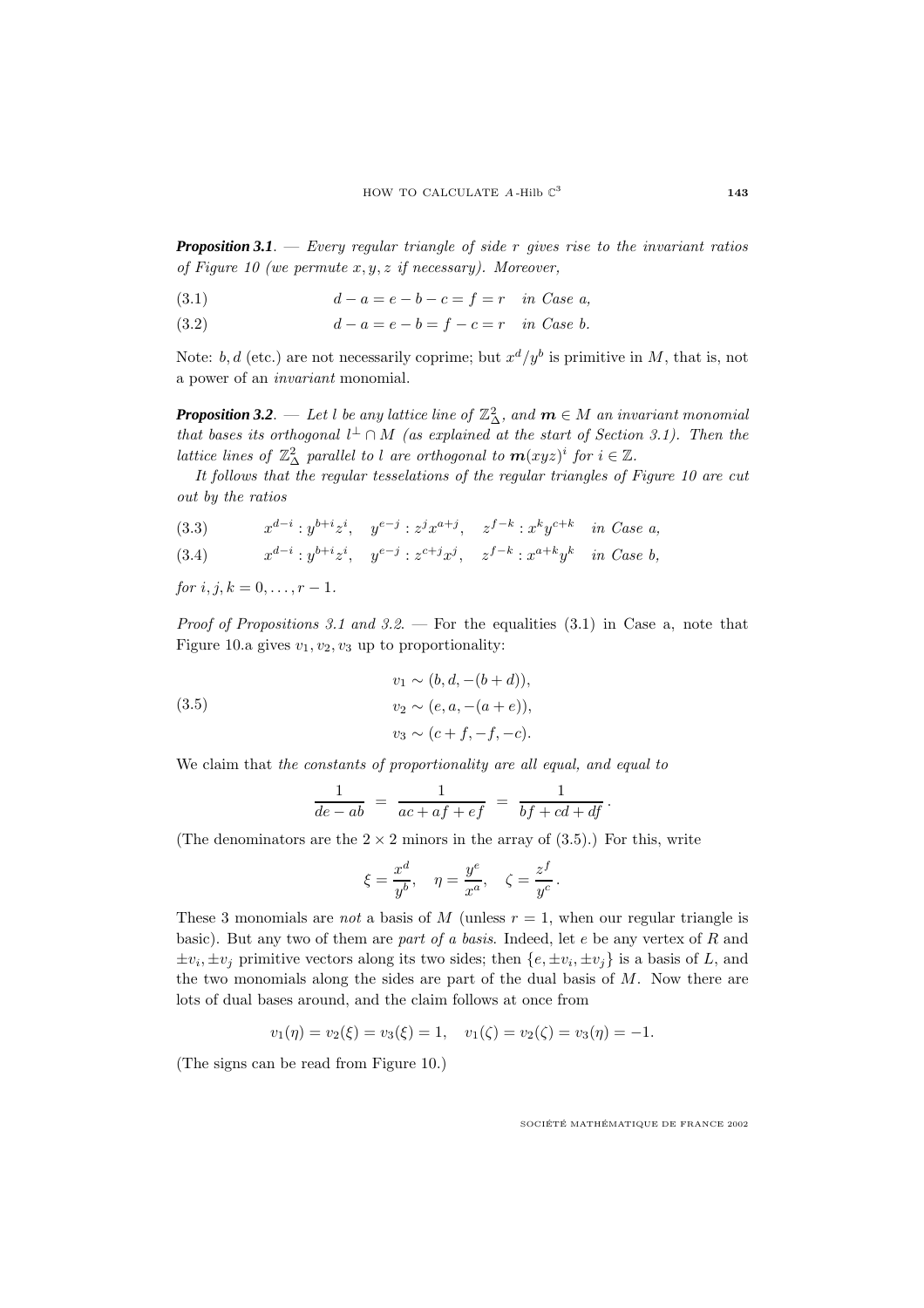Equating components of  $v_1 + v_3 = v_2$  gives  $e = b + c + f$  and  $a = d - f$ , the first two equalities of  $(3.1)$ . For the final equality, if we start from  $e_3$  and take f steps along the vector  $v_1$ , we arrive at

$$
e_3 + fv_1 = \frac{1}{de - ab} \Big( bf, df, de - ab - bf - df \Big).
$$

The final entry  $de - ab - bf - df$  evaluates to cd. Thus this point has last two entries df, cd proportional to f, c, so lies on the third side of R. Therefore  $r = f$ .

The proof of (3.2) in Case b is similar, and left for your amusement. For Proposition 3.2, write  $m, u \in M_{\mathbb{R}}$  for the linear forms on L corresponding to the monomials  $m, xyz \in M$ . The junior plane  $\mathbb{R}^2_{\Delta}$  is defined by  $u = 1$ ; therefore  $\{(m + iu)^{\perp}\}_{i \in \mathbb{R}}$  is a pencil of parallel lines in  $\mathbb{R}^2_\Delta$ . For any lattice point  $P \in \mathbb{Z}^2_\Delta$  we have  $m(P) \in \mathbb{Z}$  and  $u(P) = 1$ , so  $(m + iu)^{\perp}$  can only contain a lattice point for  $i \in \mathbb{Z}$ . П

 $Remark.$  – The coordinates of points of the tesselation can be calculated in many ways: for example, in Case a, we get

$$
e_3 + iv_1 + jv_2 = \frac{1}{de - ab}(bj + ei, dj + ai, de - ab - (a + e)i - (b + d)j),
$$

which could be used to prove Proposition 3.2; or from the  $2 \times 2$  minors of

$$
\begin{pmatrix} d-i & -(b+i) -i \ -(a+j) & e-j & j \end{pmatrix}.
$$

It is curious that these explicit calculations in the general case shed almost no light on Propositions 3.1–3.2, even when you know the answers. In contrast, practice with a few numerical examples shows at once what's going on.

*Example.* — Consider once again  $\frac{1}{11}(1,2,8)$ . The line from  $e_3$  to the lattice point  $\frac{1}{11}(1,2,8)$  represents a 2-dimensional cone  $\tau$  in  $\mathbb{R}^3$  with normal vector  $\pm (2,-1,0)$ . The corresponding toric stratum is  $\mathbb{P}^1$  obtained by gluing Spec  $\mathbb{C}[x^2y^{-1}]$  to Spec  $\mathbb{C}[x^{-2}y]$ , so is parametrised by the A-invariant ratio  $x^2 : y$ . Repeat for all lines to produce Figure 11.

The edges of  $\Sigma$  are not cut out by ratios; rather, the edges determine a single copy of  $\mathbb C$  with coordinate an invariant monomial. That is, the image of the x, y or z-axis of  $\mathbb{C}^3$  under the quotient map  $\pi: \mathbb{C}^3 \to \mathbb{C}^3/A$ ; in this case the invariant monomials are  $x^{11}, y^{11}, z^{11}.$ 

**3.2. Basic triangles and their dual monomial bases. —** The regular tesselation of a regular triangle  $R$  of side  $r$  is a simple and familiar object. A moment's thought shows that every basic triangle  $T$  is one of the following two types (see Figure 12 for the subgroup  $\mathbb{Z}/r^2 \subset SL(3,\mathbb{Z})$ :

"up": For  $i, j, k \geq 0$  with  $i + j + k = r - 1$ , push the three sides of R inwards by i, j and k lattice steps respectively. (There are  $\binom{r+1}{2}$  choices.) We visualise three shutters closing in until they leave a single basic triangle  $T$ . Note that  $T$  is a scaled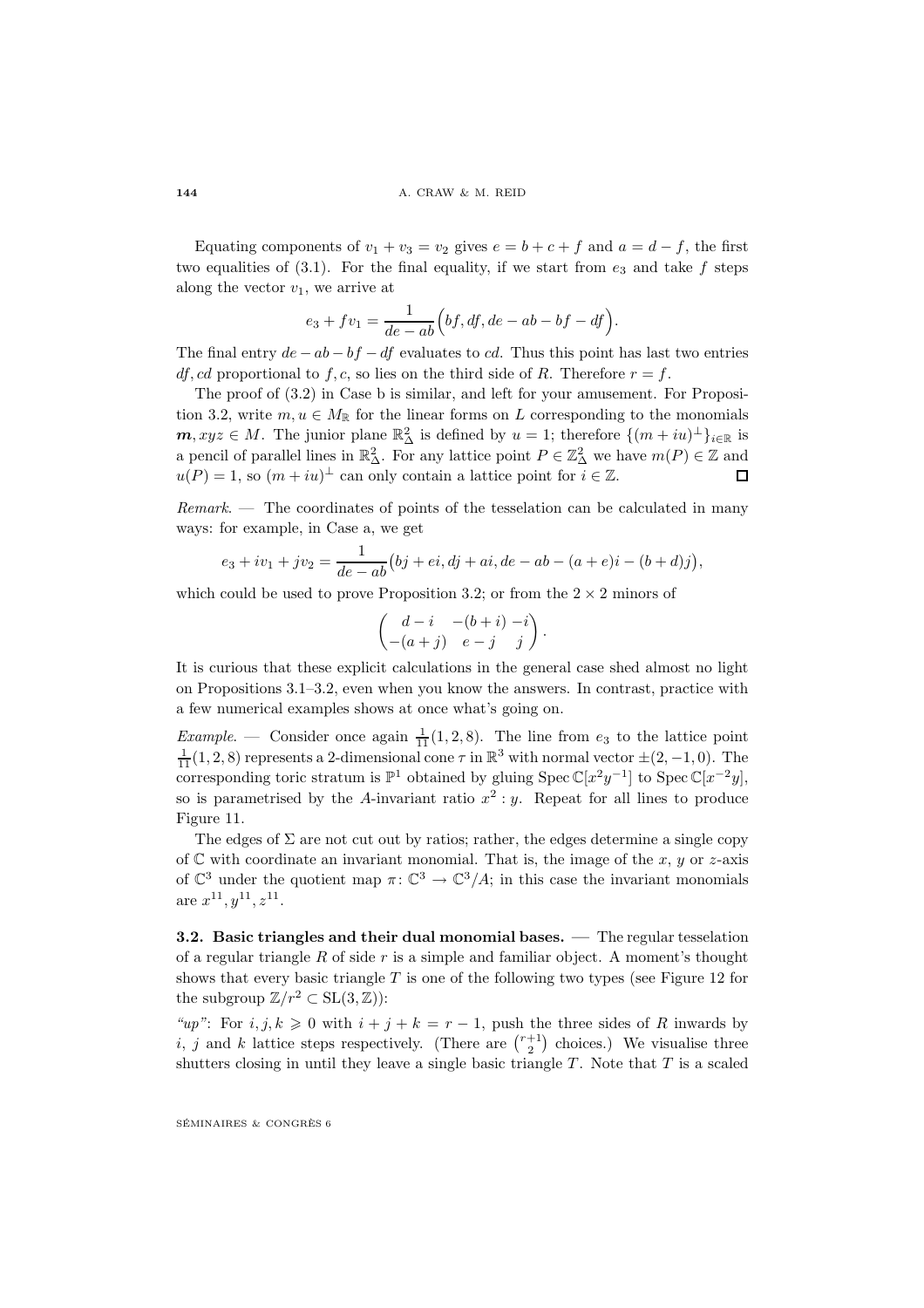

FIGURE 11. Ratios on the exceptional curves in A-Hilb  $\mathbb{C}^3$  for  $\frac{1}{11}(1,2,8)$ 

down copy of  $R$ , parallel to  $R$  and in the same orientation; in other words, up to a translation, it is  $\frac{1}{r}R$ .

"down": For  $i, j, k > 0$  with  $i + j + k = r + 1$ , push the three sides of R inwards by *i*, *j* and *k* lattice steps (giving  $\binom{r}{2}$  choices). Now the shutters close over completely, until they have a triple overlap consisting of a single basic triangle  $T$ , in the opposite orientation to R; up to translation, it is  $-\frac{1}{r}R$ .

A basic triangle  $T$  has a basic dual cone in the lattice  $M$ , based by 3 monomials perpendicular to the  $3$  sides of  $T$ . These monomials are given by Proposition 3.2, or more explicitly as follows.

**Corollary 3.3**. — Let R be one of the regular triangle of Figure 10. Its up basic triangles have dual bases

$$
\xi = x^{d-i}/y^{b+i}z^i, \quad \eta = y^{e-j}/z^j x^{a+j}, \quad \zeta = z^{f-k}/x^k y^{c+k} \quad \text{in Case a}
$$
  

$$
\xi = x^{d-i}/y^{b+i}z^i, \quad \eta = y^{e-j}/z^{c+j}x^j, \quad \zeta = z^{f-k}/x^{a+k}y^k \quad \text{in Case b}
$$

for  $i, j, k \geq 0$  with  $i + j + k = r - 1$ . Its down basic triangles have dual bases

$$
\lambda = y^{b+i} z^i / x^{d-i}, \quad \mu = z^j x^{a+j} / y^{e-j}, \quad \nu = x^k y^{c+k} / z^{f-k} \quad \text{in Case a}
$$
\n
$$
\lambda = y^{b+i} z^i / x^{d-i}, \quad \mu = z^{c+j} x^j / y^{e-j}, \quad \nu = x^{a+k} y^k / z^{f-k} \quad \text{in Case b}
$$

for  $i, j, k > 0$  with  $i + j + k = r + 1$ .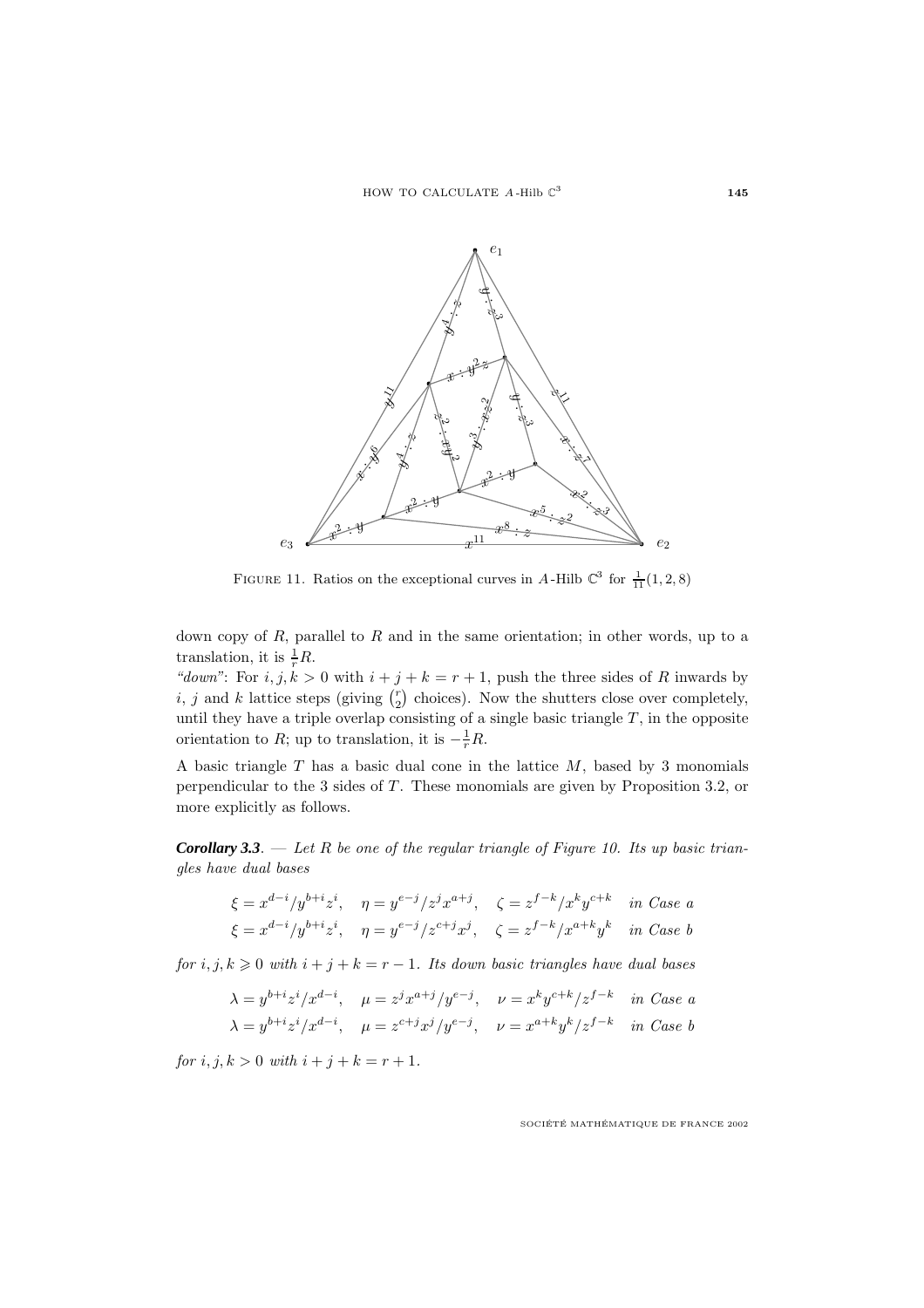Example  $A = \mathbb{Z}/r \oplus \mathbb{Z}/r$ . — The lattice is

$$
\mathbb{Z}^3 + \mathbb{Z} \cdot \frac{1}{r}(1, -1, 0) + \mathbb{Z} \cdot \frac{1}{r}(0, 1, -1),
$$

and  $\Delta$  is spanned as usual by  $e_1 = (1, 0, 0), e_2 = (0, 1, 0), e_3 = (0, 0, 1).$  We omit denominators as usual, writing lattice points of  $\Delta$  as  $(a, b, c)$  with  $a + b + c = r$ .

An up triangle T has vertexes  $(i + 1, j, k)$ ,  $(i, j + 1, k)$  and  $(i, j, k + 1)$  for some  $i, j, k \geq 0$  with  $i + j + k = r - 1$  as in Figure 12.a. Since T is basic, so is its dual cone in the lattice of monomials, so the dual cone has the basis

$$
\xi = x^{r-i}/y^i z^i, \quad \eta = y^{r-j}/x^j z^j, \quad \zeta = z^{r-k}/x^k y^k.
$$

Thus the affine piece  $Y_T = \mathbb{C}^3_{\xi,\eta,\zeta} \subset Y_\Sigma$  parametrises equations of the form

(3.6) 
$$
x^{r-i} = \xi y^i z^i, \qquad y^{i+1} z^{i+1} = \eta \zeta x^{r-i-1},
$$

$$
y^{r-j} = \eta x^j z^j, \qquad x^{j+1} z^{j+1} = \xi \zeta y^{r-j-1}, \qquad xyz = \xi \eta \zeta.
$$

$$
z^{r-k} = \zeta x^k y^k, \qquad x^{k+1} y^{k+1} = \xi \eta z^{r-k-1},
$$



FIGURE 12. (a) Up triangle; (b) down triangle (same i, nonspecific j, k)

A down triangle T has vertexes  $(i-1, j, k)$ ,  $(i, j-1, k)$  and  $(i, j, k-1)$  for some  $i, j, k \geq 0$  with  $i + j + k = r + 1$  as in Figure 12.b. The sides of T again correspond to the invariant ratios  $x^{r-i}$ :  $y^i z^i$  etc., and its dual has basis

$$
\lambda = y^i z^i / x^{r-i}, \quad \mu = x^j z^j / y^{r-j}, \quad \nu = x^k y^k / z^{r-k}.
$$

The affine piece  $Y_T = \mathbb{C}^3_{\lambda,\mu,\nu} \subset Y_\Sigma$  parametrises the equations

(3.7) 
$$
y^{i}z^{i} = \lambda x^{r-i}, \qquad x^{r-i+1} = \mu\nu y^{i-1} z^{i-1},
$$

$$
x^{j}z^{j} = \mu y^{r-j}, \qquad y^{r-j+1} = \lambda \nu x^{j-1} y^{j-1}, \qquad xyz = \lambda \mu\nu.
$$

$$
x^{k}y^{k} = \nu z^{r-k}, \qquad z^{r-k+1} = \lambda \mu x^{k-1} y^{k-1},
$$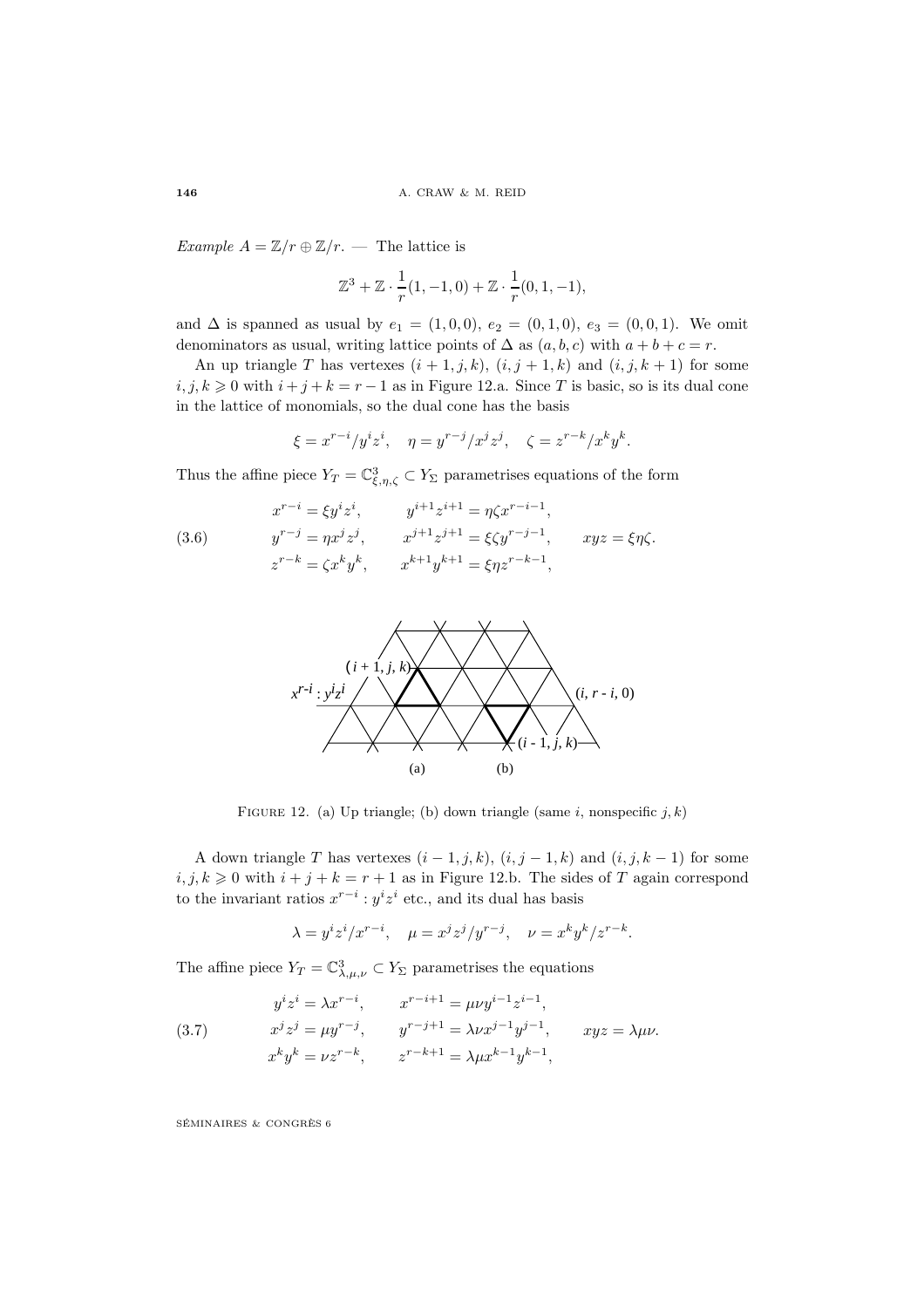Example: regular corner triangle of side  $r = 1$ .  $-$  The invariant ratios corresponding to the sides of a corner triangle  $T$  are shown in Figure 10.a, where the integers  $r, a, b, c, d, e, f$  are related as in Proposition 3.2. If T has side  $r = 1$ , it is basic, as is the dual cone in the lattice of monomials. The basis consists of the invariant ratios

$$
\xi = x^{a+1}/y^b
$$
,  $\eta = y^{b+c+1}/x^a$ ,  $\zeta = z/y^c$ .

It follows that  $\mathbb{C}^3_T = \mathbb{C}^3_{\xi,\eta,\zeta} \subset Y_\Sigma$  parametrise the system of equations (of which several are redundant):

(3.8) 
$$
x^{a+1} = \xi y^b, \qquad y^{b+1}z = \eta \zeta x^a,
$$

$$
y^{b+c+1} = \eta x^a, \qquad x^{a+1}z = \xi \zeta y^{b+c}, \qquad xyz = \xi \eta \zeta.
$$

$$
z = \zeta y^c, \qquad xy^{c+1} = \xi \eta,
$$

### **3.3. Remarks**

3.3.1. Rough proof of Theorem 1.2. — The standard construction of toric geometry is that  $Y_{\Sigma}$  is the union of the affine pieces  $Y_T = \text{Spec } k[T^{\vee} \cap M]$  taken over all the triangles T making up the fan Σ. Corollary 3.3 says that  $k[T^{\vee} \cap M] = k[\xi, \eta, \zeta]$  (respectively  $k[\lambda, \mu, \nu]$ , that is,  $Y_T \cong \mathbb{C}^3 \subset Y_{\Sigma}$ , with affine coordinates  $\xi, \eta, \zeta$  (respectively  $\lambda, \mu, \nu$ ). On the other hand Corollary 3.3 also causes  $Y_T$  to parametrise systems of equations such as

$$
x^{d-i} = \xi y^{b+i} z^i
$$
,  $y^{e-j} = \eta z^j x^{a+j}$ ,  $z^{f-k} = \zeta x^k y^{c+k}$ , etc.

To prove Theorem 1.2, we show that these equations determine a certain A-cluster of  $\mathbb{C}^3$ , and conversely, every A-cluster occurs in this way; thus  $Y_T$  is naturally a parameter space for A-clusters. The details are given in Section 5.

3.3.2. The knock-out rule 2.8.1 in exponents. — Suppose that two lines  $L_{ij}$  from the regular subdivision intersect at an interior point of  $\Delta$ ; they necessarily come out of different vertexes, say for clarity,  $e_1$  and  $e_3$ . Thus they correspond to primitive ratios  $z^f : y^c$  and  $y^e : x^a$ . Then

(3.9) a line continues beyond the crossing point if and only if it has the strictly smaller exponent of  $y$ .

The proof follows from Figure 10 and the equalities of Proposition 3.1; we leave the details as an exercise.

### **4. The equations of** A**-clusters**

**4.1. Two different definitions of** G**-**Hilb M**. —** We start witha mild warning. The literature uses two a priori different notions of G-Hilb: in one we set  $n = |G|$ , take the Hilbert scheme  $Hilb<sup>n</sup> M$  of all clusters of length n, then the fixed locus  $(Hilb<sup>n</sup> M)<sup>G</sup>$ , and finally, define G-Hilb M as the irreducible component containing the general G-orbit, so birational to  $M/G$ . This is a "dynamic" definition: a cluster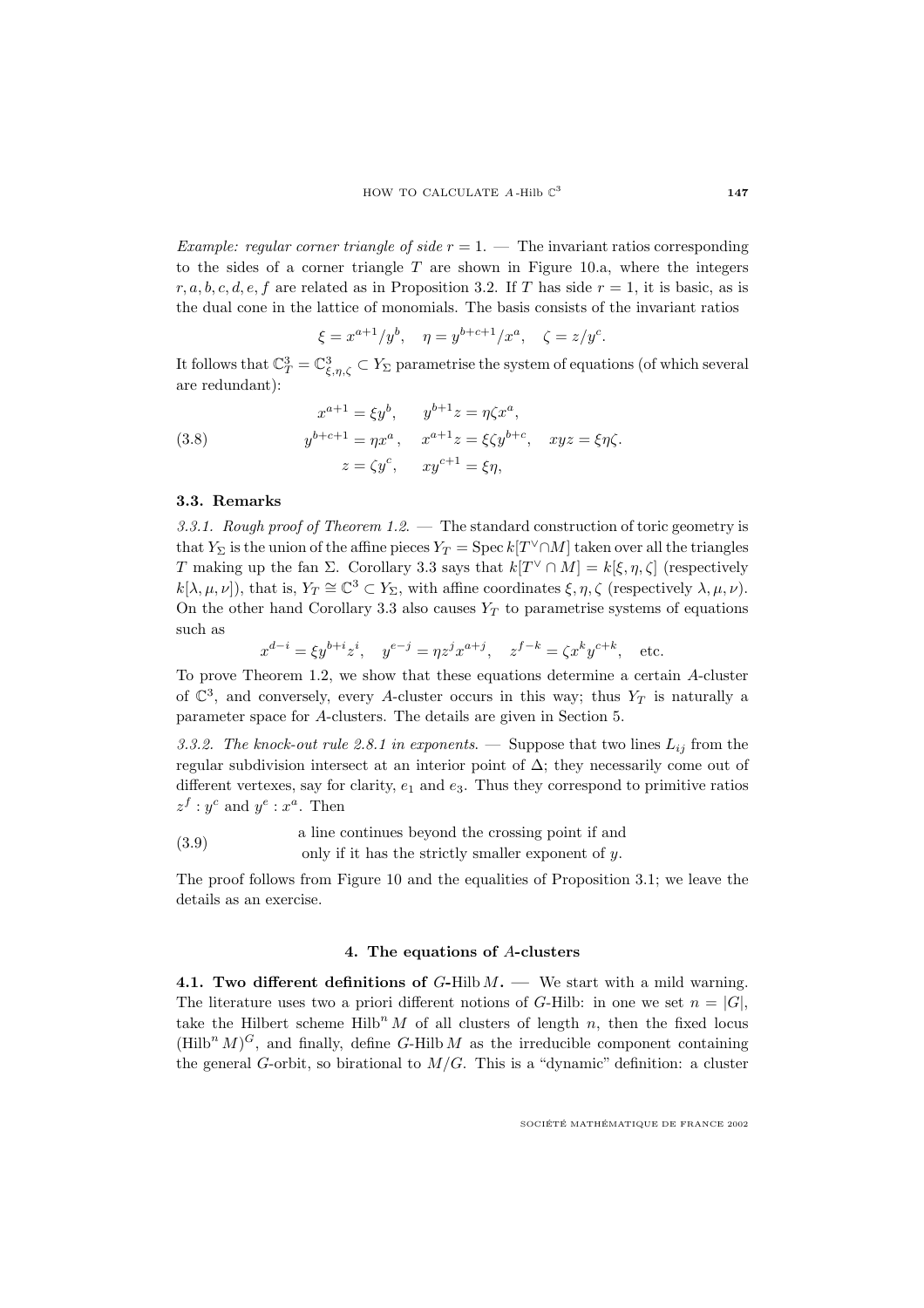$Z$  is allowed in if it is a flat deformation of a genuine  $G$ -orbit of  $n$  distinct points. Thus the dynamic G-Hilb is irreducible by definition, but we don't really know what functor it represents. Also, the definition involves the Hilbert scheme Hilb<sup>n</sup>  $M$ , which is almost always very badly singular. (This point deserves stressing:  $Hilb<sup>n</sup> M$  is much more singular than anything needed for G-Hilb. As Mukai remarks, the right way of viewing G-Hilb should be as a variation of GIT quotient of  $X = \mathbb{C}^3/G$ .

Here we use the algebraic definition: a  $G$ -cluster  $Z$  is a  $G$ -invariant subscheme  $Z \subset M$  with  $\mathcal{O}_Z$  the regular representation of G. The G-Hilbert scheme G-Hilb M is the moduli space of G-clusters. Ito and Nakamura prove by continuity that a dynamic G-cluster satisfies this condition, so that the dynamic G-Hilbert scheme is contained in the algebraic, but the converse is not obvious: a priori, G-Hilb M may have exuberant components (and quite possibly does in general in higher dimensions).

Ito and Nakajima [**IN**, §2.1] prove that the algebraic and the dynamic definitions of A-Hilb  $\mathbb{C}^3$  coincide for a finite Abelian subgroup  $A \subset SL(3,\mathbb{C})$ . More recently, Bridgeland, King and Reid [**BKR**] prove that the definitions coincide for a finite (not necessarily Abelian) subgroup  $G \subset SL(3, \mathbb{C})$ .

### **4.2. Nakamura's theorem**

**Theorem 4.1** ([**N**]). — (I) For every finite diagonal subgroup  $A \subset SL(3,\mathbb{C})$  and every A-cluster Z, generators of the ideal  $\mathcal{I}_Z$  can chosen as the system of 7 equations

(4.1) 
$$
x^{l+1} = \xi y^b z^f, \qquad y^{b+1} z^{f+1} = \lambda x^l,
$$

$$
y^{m+1} = \eta z^c x^d, \qquad z^{c+1} x^{d+1} = \mu y^m, \qquad xyz = \pi.
$$

$$
z^{n+1} = \zeta x^a y^e, \qquad x^{a+1} y^{e+1} = \nu z^n,
$$

Here a, b, c, d, e, f, l, m,  $n \geq 0$  are integers, and  $\xi, \eta, \zeta, \lambda, \mu, \nu, \pi \in \mathbb{C}$  are constants satisfying

(4.2) 
$$
\lambda \xi = \mu \eta = \nu \zeta = \pi.
$$

(II) Moreover, exactly one of the following cases holds:

(4.3) 
$$
\text{``up''} \quad \begin{cases} \lambda = \eta \zeta, & \mu = \zeta \xi, \quad \nu = \xi \eta, \quad \pi = \xi \eta \zeta \\ l = a + d, & m = b + e, \quad n = c + f; \quad or \end{cases}
$$

(4.4) "down" 
$$
\begin{cases} \xi = \mu \nu, & \eta = \nu \lambda, \quad \zeta = \lambda \mu, \quad \pi = \lambda \mu \nu \\ l = a + d + 1, & m = b + e + 1, \quad n = c + f + 1. \end{cases}
$$

Remarks. — The group A doesn't really come into our arguments, which deal with all diagonal groups at one and the same time. For example,  $A = 0$  makes perfectly good sense. The particular group for which  $Z$  is an  $A$ -cluster is determined from the exponents in  $(4.1)$  as follows: its character group  $A^*$  is generated by its eigenvalues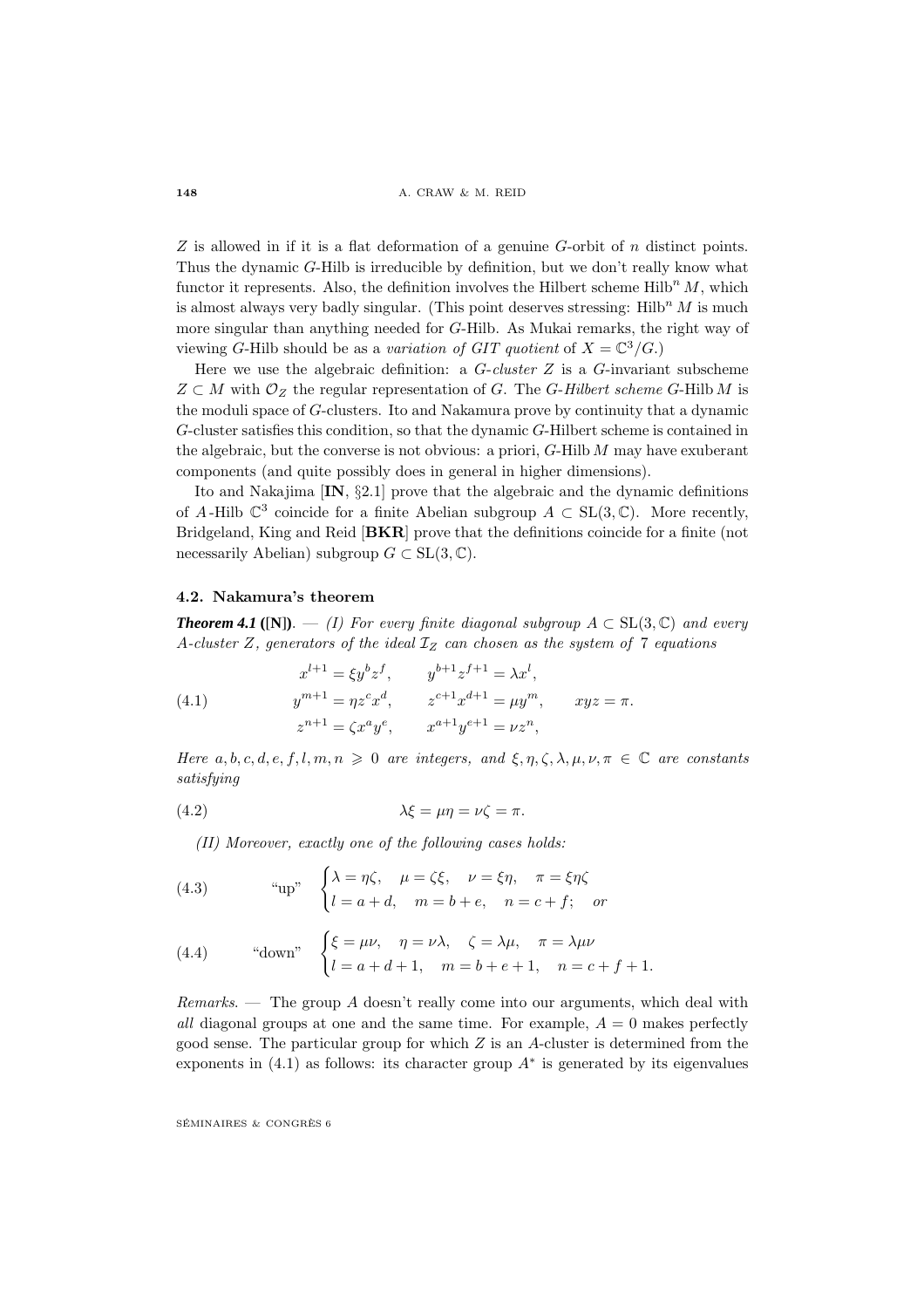$\chi_x, \chi_y, \chi_z$  on  $x, y, z$ , and related by

(4.5) 
$$
(l+1)\chi_x = b\chi_y + f\chi_z
$$

$$
\chi_x + \chi_y + \chi_z = 0 \quad \text{and} \quad (m+1)\chi_y = c\chi_z + d\chi_x
$$

$$
(n+1)\chi_z = a\chi_x + e\chi_y.
$$

This is a presentation of A as a  $\mathbb{Z}$ -module, as a little  $4 \times 3$  matrix; all our stuff about regular triples, regular tesselations and so on, can be viewed as a classification of different presentations of  $A^*$  of type  $(4.5)$ .

The equations of Z in Theorem 4.1 may be redundant (for example,  $(3.8)$ ), and the choice of exponents  $a, b, \ldots, n$  is usually not unique: a cluster with  $\pi \neq 0$  corresponds to a point in the big torus of  $Y_{\Sigma}$ , belonging to every affine set  $Y_T$ , and thus can be written in *every* form consistent with the group  $A$ .

Although at this point we're sober characters doing straight-laced algebra, the argument is substantially the same as that already sketched in [**R**], which you may consult for additional examples, pictures, philosophy and jokes. See also [**N**].

*Proof of (I).* — By definition (see 4.1), the Artinian ring  $\mathcal{O}_Z = k[x, y, z]/I_Z =$  $\mathcal{O}_{\mathbb{C}^3}/\mathcal{I}_Z$  of Z is the regular representation, so each character of A has exactly a one dimensional eigenspace in  $\mathcal{O}_Z$ . Arguing on the identity character and using the assumption  $A \subset SL(3,\mathbb{C})$  provides an equation  $xyz = \pi$  for some  $\pi \in \mathbb{C}$ .

Since  $k[x, y, z]$  is based by monomials, their images span  $\mathcal{O}_Z$ ; monomials are eigenfunctions of the A action. Obviously, each eigenspace in  $\mathcal{O}_Z$  contains a nonzero image of a monomial *m*, and is based by any such. Moreover, if *m* is a multiple of an invariant monomial, say  $m = m_0 m_1$  with  $m_0$  invariant under A, and is nonzero in  $\mathcal{O}_Z$ , then the other factor  $\mathbf{m}_1$  is also a basis of the same eigenspace. From now on, we say basic monomial in  $\mathcal{O}_Z$  to mean the nonzero image in  $\mathcal{O}_Z$  of a monomial that is not a multiple of an invariant monomial; in particular, it is not a multiple of  $xyz$ , so involves at most two of  $x, y, z$ .

The next result shows how to choose the equations in (4.1).

**Lemma**. — Let  $x^r$  be the first power of x that is A-invariant. Then there is (at least) one  $l \in [0, r-1]$  such that  $1, x, x^2, \ldots, x^l \in \mathcal{O}_Z$  are basic monomials, and  $x^{l+1}$  is a multiple of some basic monomial  $y^b z^f$  in the same eigenspace, say  $x^{l+1} = \xi y^b z^f$  for some  $\xi \in \mathbb{C}$ .

Let's first see that the lemma gives the equations in (I). Indeed  $x^{l+1}$ ,  $y^b z^f$  belong to a common eigenspace, and therefore, because  $xyz$  is invariant, also  $x^l$  and  $y^{b+1}z^{f+1}$ belong to a common eigenspace. This is based by  $x<sup>l</sup>$  by choice of l, hence we get the relation  $y^{b+1}z^{f+1} = \lambda x^{l}$ .

Finally, since  $y^b z^f$  is a basic monomial,  $\lambda \xi = \pi$  corresponds to the syzygy  $\lambda(i)$  +  $x(i) - y^b z^f(iii)$  between the three relations

(i)  $x^{l+1} = \xi y^b z^f$ , (ii)  $y^{b+1} z^{f+1} = \lambda x^l$ , (iii)  $xyz = \pi$ .

The relations involving  $y^{m+1}$  and  $z^{n+1}$  arise similarly.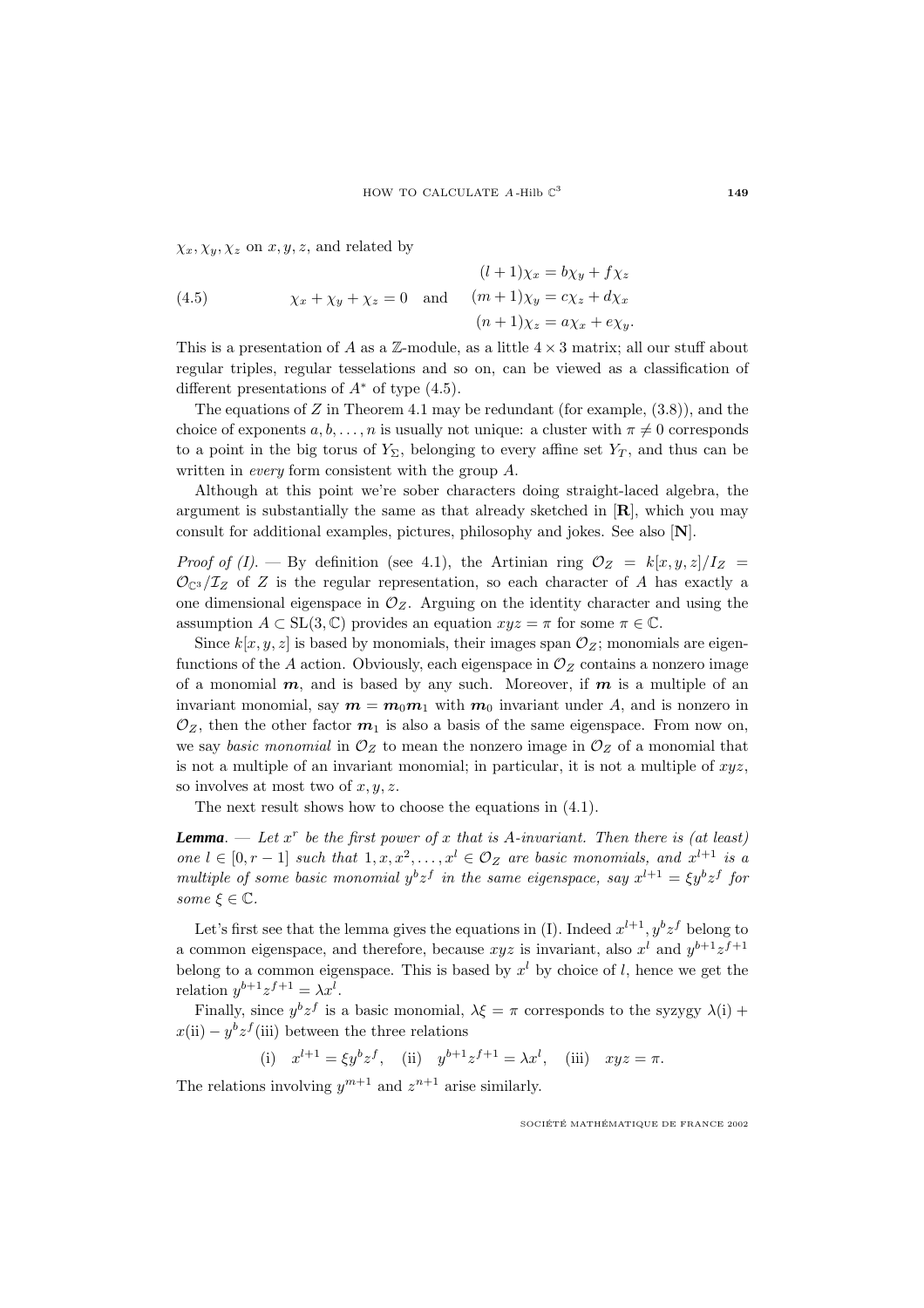*Proof of the lemma.* — If  $x^{r-1} \neq 0 \in \mathcal{O}_Z$  it is a basic monomial, and one choice is to take  $l = r - 1$  and  $b = f = 0$ , and to take the relation  $x^{l+1} = x^r = \xi \cdot 1$ . (Other choices arise if the eigenspace of some  $x^{l'+1}$  with  $l' < l$  also contain a basic monomial  $y^{b'}z^{f'}$ .)

If not, there is some l with  $0 \leq l \leq r - 1$  such that  $1, x, x^2, \ldots, x^l$  are basic monomials and  $x^{l+1} = 0 \in \mathcal{O}_Z$ . Now the eigenspace of  $x^{l+1}$  must contain a basic monomial *m*; under the current assumptions, we assert that *m* is of the form  $y^b z^f$ , which proves the lemma. We need only prove that  $m$  is not a multiple of  $x$ . If  $m = xm'$  then  $m'$  must in turn be a basic monomial in the same eigenspace as  $x<sup>l</sup>$ . But then  $x^{l} = (\text{unit}) \cdot \mathbf{m}'$  contradicts  $x^{l+1} = 0$  and  $x\mathbf{m}' \neq 0$ .  $\Box$ 

Now (I) says that, for any A and any A-cluster  $Z$ , once the relations (4.1) are derived as above,  $\mathcal{O}_Z$  is based by the monomials in the tripod of Figure 13, and the relations reduce any monomial  $m$  to one of these. We derived the relations in pairs  $x^{l+1} \mapsto y^b z^f$  and  $y^{b+1} z^{f+1} \mapsto x^l$ . The first type reduces pure powers of x higher



FIGURE 13. Tripod of monomials basing  $\mathcal{O}_Z$ 

than  $x^l$ . Suppose we have a further relation in the first quadrant, (say)  $x^{\alpha}y^{\varepsilon} \mapsto m$ : if *m* involves x or y the new relation would be a multiple of a simpler relation. On the other hand, if  $m = z^{\gamma}$  is a pure power of z, the above argument shows the new relation is paired with a relation  $z^{\gamma+1} \mapsto x^{\alpha-1}y^{\varepsilon-1}$ , which contradicts our choice of n (in the exponent of  $z^{n+1}$ ). This concludes the proof of (I).  $\Box$ 

Proof of  $(II)$ . – The point is that a monomial just off one of the shoulders of the tripod of Figure 13 such as  $x^{l+1}y^{e+1}$  or  $y^{m+1}z^{f+1}$ , etc., reduces to a basic monomial in two steps involving two of the  $\xi, \eta, \zeta$  relations, or two of the  $\lambda, \mu, \nu$  relations. (Compare [**R**], Remark 7.3 for a discussion.)

The first reduction applies if  $b + e \geq m$ :

$$
x^{l+1}y^{e+1} \mapsto \xi y^{b+e+1}z^f \mapsto \xi \eta y^{b+e-m}x^d z^{c+f}
$$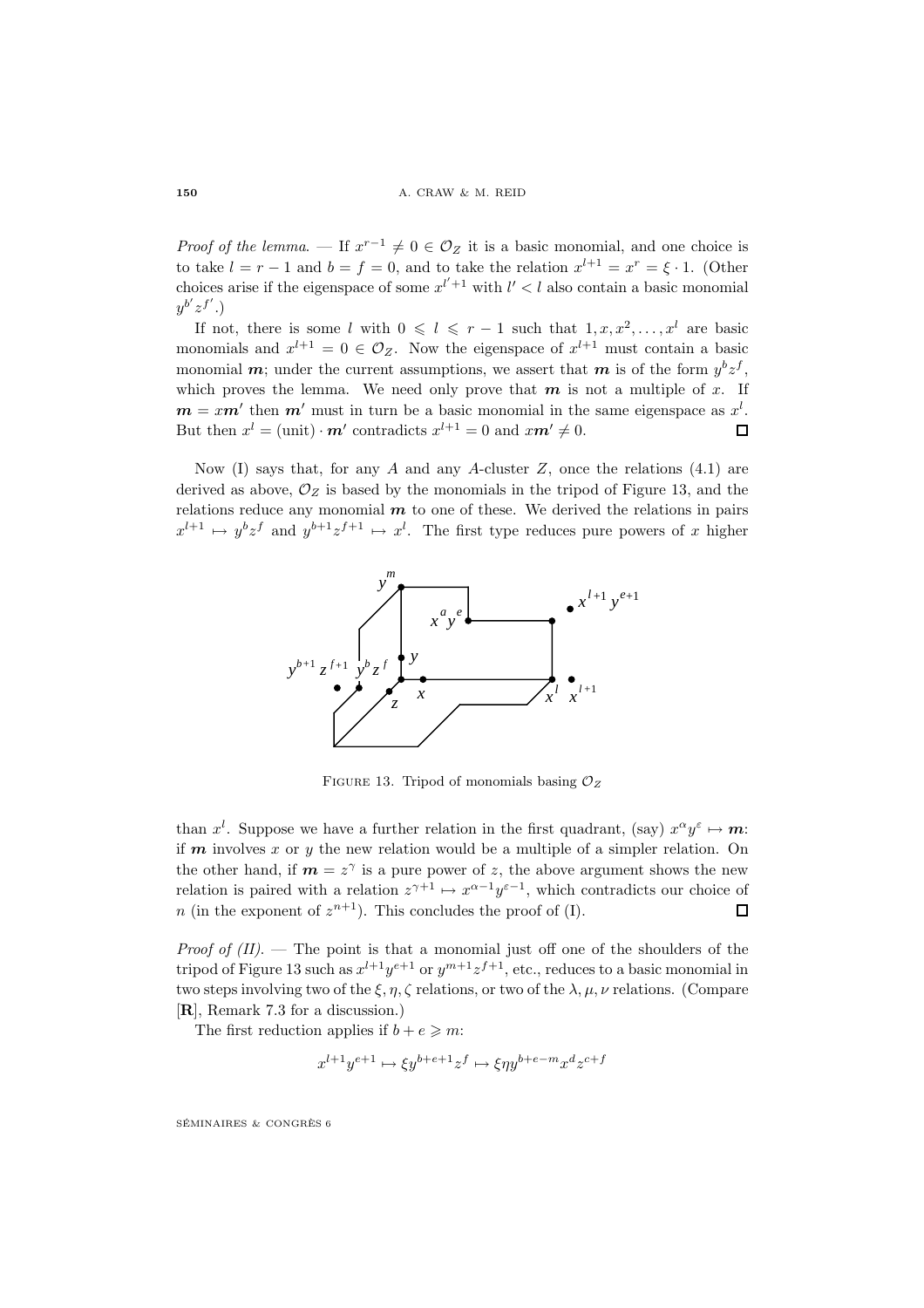This implies that the monomials  $x^{l-d+1}y^{m-b+1}$  and  $z^{c+f}$  are in the same eigenspace, and the existence of the relation

$$
x^{l-d+1}y^{m-b+1} = \xi \eta z^{c+f}
$$

between them. But from the argument in (I), there is only one relation in this quadrant, namely  $x^{a+1}y^{e+1} = \nu z^n$ . Therefore  $l - d = a$ ,  $m - b = e$ ,  $c + f = n$  and  $\nu = \xi \eta$ . Now  $a+d \geq l$  and  $c+f \geq n$ , so that we can run the same two-step reduction to other monomials to get  $\lambda = \eta \zeta$  and  $\mu = \xi \zeta$ .

The second type of reduction applies if  $m \ge b + e + 1$ 

 $y^{m+1}z^{f+1} \mapsto \lambda y^{m-b}x^l \mapsto \lambda \nu x^{l-a-1}y^{m-b-e-1}z^n$ 

Therefore the two monomials  $y^{b+e+2}$  and  $x^{l-a-1}z^{n-f-1}$  are in the same eigenspace, and  $y^{b+e+2} = \lambda \nu x^{l-a-1} z^{n-f-1}$ . As before, this must be identical to the  $\eta$  relation, so that  $m + 1 = b + e + 2$ ,  $l - a - 1 = d$ ,  $n - f - 1 = c$  and  $\eta = \lambda \nu$ . This proves the theorem.  $\Box$ 

### **5. Proof of Theorem 1.2**

The point is to identify the objects in the conclusion of Corollary 3.3 and of Theorem 4.1; this is really just a mechanical translation. To distinguish between the two sets of symbols, in the monomial bases of Corollary 3.3, we first substitute for  $d, e, f$ from (3.1–3.2) of Proposition 3.1, and then replace

$$
a \mapsto A, \quad b \mapsto B, \quad c \mapsto C.
$$

Each of the monomial bases of Corollary 3.3 gives rise to a triple of equations, either up:

$$
x^{A+r-i} = \xi y^{B+i} z^i, \quad y^{B+C+r-j} = \eta z^j x^{A+j}, \quad z^{r-k} = \zeta x^k y^{C+k} \quad \text{in Case a}
$$
  

$$
x^{A+r-i} = \xi y^{B+i} z^i, \quad y^{B+r-j} = \eta z^{C+j} x^j, \quad z^{C+r-k} = \zeta x^{A+k} y^k \quad \text{in Case b}
$$

with  $i, j, k \geq 0$  and  $i + j + k = r - 1$ ; or down:

$$
y^{B+i}z^i = \lambda x^{A+r-i}, \quad z^j x^{A+j} = \mu y^{B+C+r-j}, \quad x^k y^{C+k} = \nu z^{r-k} \quad \text{in Case a}
$$
  

$$
y^{B+i}z^i = \lambda x^{A+r-i}, \quad z^{C+j}x^j = \mu y^{B+r-j}, \quad x^{A+k}y^k = \nu z^{C+r-k} \quad \text{in Case b}
$$

with  $i, j, k > 0$  and  $i + j + k = r + 1$ .

Each triple can be completed to the equations of an A-cluster; for example, the first triple gives:

$$
x^{A+r-i} = \xi y^{B+i} z^i \t y^{B+r-j-k} z^{r-j-k} = \eta \zeta x^{A+j+k}
$$
  
\n
$$
y^{B+C+r-j} = \eta z^j x^{A+j} \t z^{r-i-k} x^{A+r-i-k} = \zeta \zeta y^{B+C+k+i} \t xyz = \xi \eta \zeta.
$$
  
\n
$$
z^{r-k} = \zeta x^k y^{C+k} \t x^{r-i-j} y^{C+r-i-j} = \xi \eta z^{i+j}
$$

(The method is to multiply together any two of the equations and cancel common factors.) Since  $i+j+k = r-1$ , these are of the form of Theorem 4.1, with  $l = A+j+k$ ,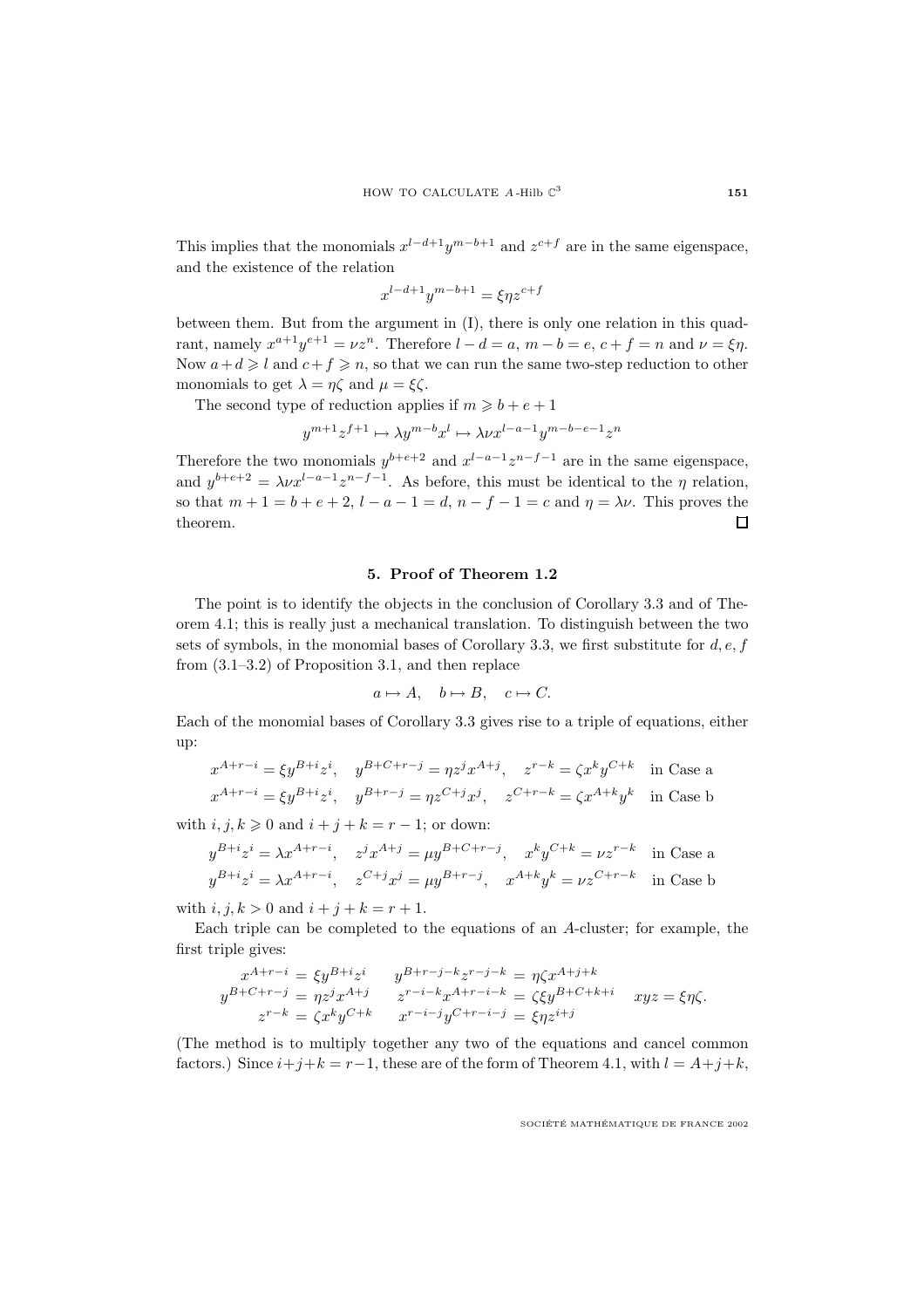$b = B + i$ ,  $f = i$ , etc.. The other cases are similar. Therefore as explained in 3.3.1, each affine piece  $Y_T \cong \mathbb{C}^3 \subset Y_\Sigma$  parametrises A-clusters.

Conversely, we prove that for  $A \subset SL(3,\mathbb{C})$  a finite diagonal subgroup and Z an Acluster withequations as in Theorem 4.1, Z belongs to one of the families parametrised by  $Y_T$ . If Z is "up" its equations are determined by the first three:

(5.1) 
$$
x^{a+d+1} = \xi y^b z^f, \quad y^{b+e+1} = \eta z^c x^d, \quad z^{c+f+1} = \zeta x^a y^e.
$$

Consider first just two of the possibilities for the signs of  $f - b$ ,  $d - c$ ,  $e - a$ .

(1) Suppose  $b \geq f, d \geq c$  and  $e \geq a$ . We define  $A, B, C, i, j, k$  by

$$
A = d - c
$$
,  $B = b - f$ ,  $C = e - a$ ,  $i = f$ ,  $j = c$ ,  $k = a$ 

and set  $r = i + j + k + 1$ . Then, obviously,

$$
a = k, \quad b = B + i, \quad c = j, \quad d = A + j, \quad e = C + k, \quad f = i.
$$

Substituting these values in the exponents of  $(5.1)$ , puts the equations of Z in the form up, Case a.

(2) Similarly, if  $b \geq f, c \geq d$  and  $a \geq e$ , we fix up  $A, B, C, i, j, k$  so that

$$
a = A + k, \quad b = B + i, \quad c = C + j, \quad d = j, \quad e = k, \quad f = i.
$$

Substituting in  $(5.1)$ , shows that  $Z$  is up, Case b.

One sees that the permutation  $y \leftrightarrow z$  leads to  $b \leftrightarrow f$ ,  $a \leftrightarrow d$  and  $c \leftrightarrow e$ , and the other possibilities for the signs of  $e - a$ ,  $f - b$ ,  $d - c$  all reduce to these two cases on permuting  $x, y, z$ . In fact, Figure 10.a has 6 different images on permuting  $x, y, z$ (corresponding to the choices of  $e_1$  and  $e_3$ ), and Figure 10.b has 2 different images (corresponding to the cyclic order).

If Z is "down" its equations can be deduced from the second three:

(5.2) 
$$
y^{b+1}z^{f+1} = \lambda x^{a+d+1}, \quad z^{c+1}x^{d+1} = \mu x^{b+e+1}, \quad x^{a+1}y^{e+1} = \nu z^{c+f+1}
$$

Exactly as before, if  $b \geq f, d \geq c$  and  $e \geq a$  then we can fix up  $A, B, C \geq 0$  and  $i, j, k > 0$  so that

$$
a+1=k
$$
,  $b+1=B+i$ ,  $c+1=j$ ,  
 $d+1=A+j$ ,  $e+1=C+k$ ,  $f+1=i$ ,

which puts  $(5.2)$  in the form down, Case a. The rest of the proof is a routine repetition. This proves Theorem 1.2.  $\Box$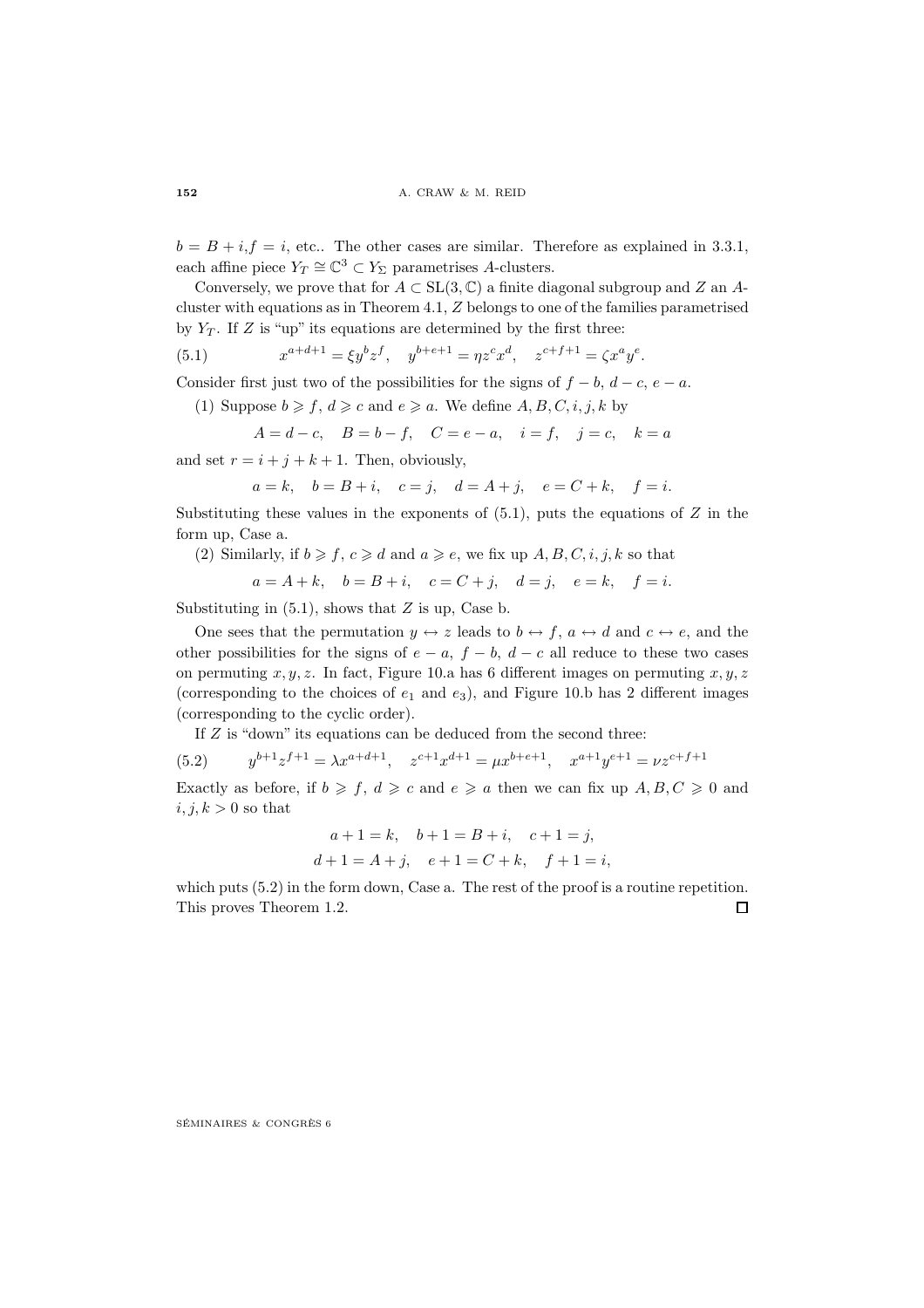